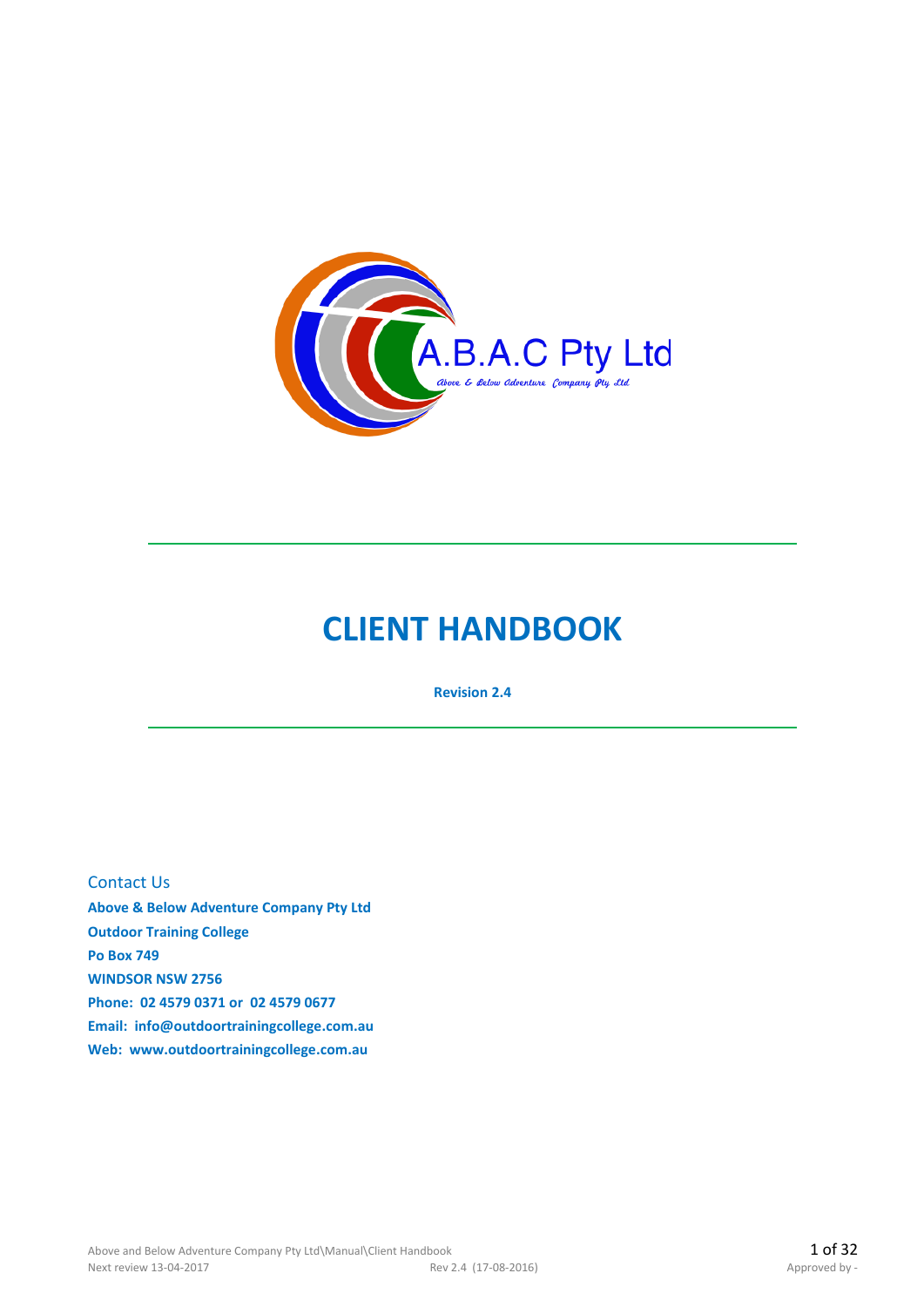

# Client Handbook

### **Welcome to Above & Below Adventure Company Pty Ltd**

Thank you for choosing Above & Below Adventure Company Pty Ltd as your training provider, and allowing us to play a role in your learning journey.

We pride ourselves on professional, flexible learning and providing you with the best experience possible to attain your learning goals.

We hope you are looking forward to your learning and making a lot of new friends along the way. We are here to help you make the most of your learning. Good luck.

I look forward to hearing of your achievements and providing support where I can. I trust you will enjoy your time with us and wish you every success in your learning.

DIRECTOR Above & Below Adventure Company Pty Ltd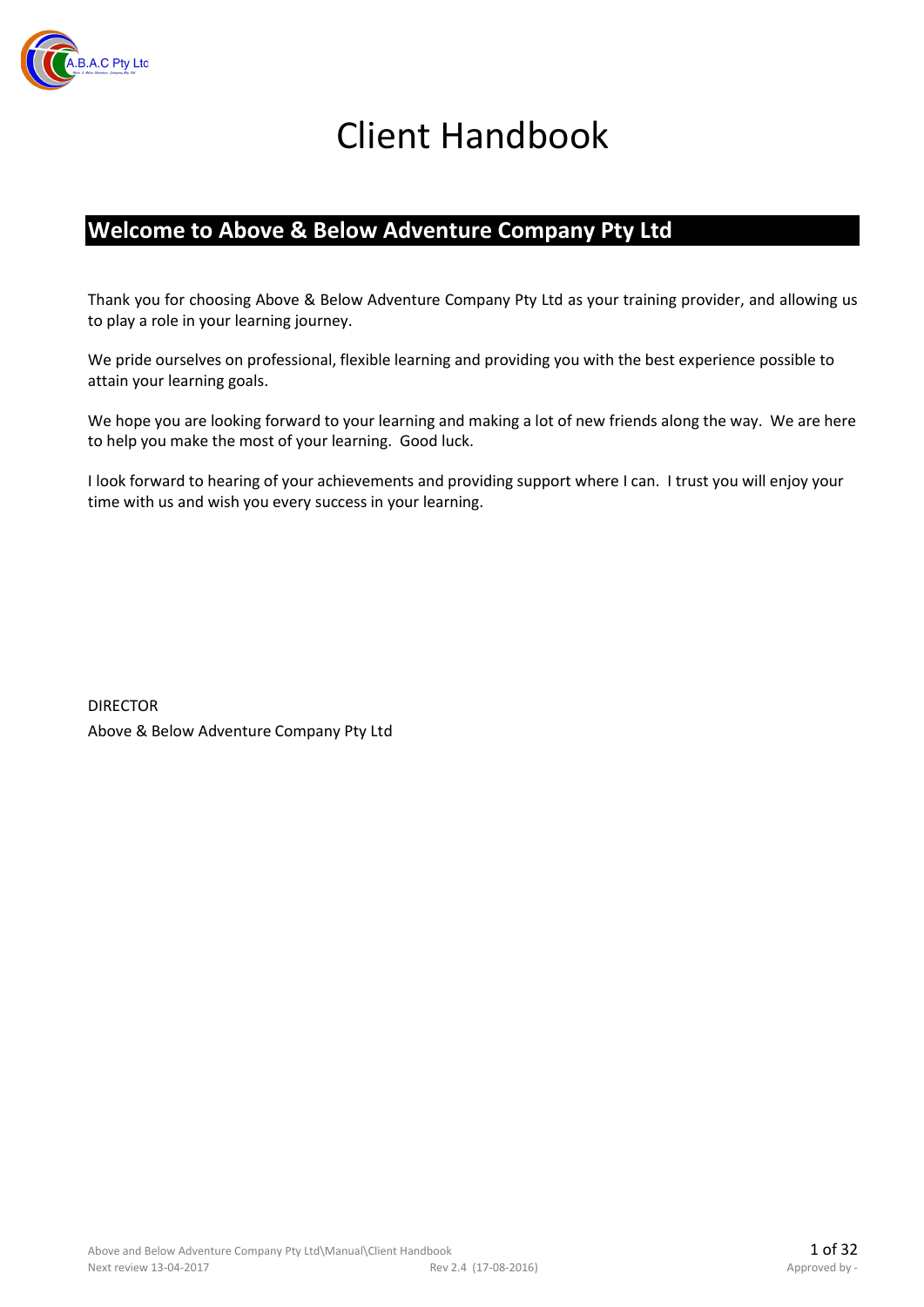

## **TABLE OF CONTENTS**

| <b>SECTION 1</b> |                                                                  |         |  |
|------------------|------------------------------------------------------------------|---------|--|
|                  |                                                                  |         |  |
|                  |                                                                  |         |  |
|                  |                                                                  |         |  |
| <b>SECTION 2</b> |                                                                  |         |  |
|                  |                                                                  |         |  |
|                  |                                                                  |         |  |
|                  |                                                                  |         |  |
|                  |                                                                  |         |  |
|                  |                                                                  |         |  |
|                  |                                                                  |         |  |
|                  |                                                                  |         |  |
|                  |                                                                  |         |  |
|                  |                                                                  |         |  |
|                  |                                                                  |         |  |
|                  |                                                                  |         |  |
|                  |                                                                  |         |  |
|                  |                                                                  |         |  |
|                  |                                                                  |         |  |
|                  |                                                                  |         |  |
| <b>SECTION 3</b> |                                                                  |         |  |
|                  |                                                                  |         |  |
|                  |                                                                  |         |  |
|                  |                                                                  |         |  |
|                  |                                                                  |         |  |
|                  |                                                                  |         |  |
|                  |                                                                  |         |  |
|                  |                                                                  |         |  |
|                  |                                                                  |         |  |
|                  |                                                                  |         |  |
|                  |                                                                  |         |  |
|                  |                                                                  |         |  |
|                  |                                                                  |         |  |
|                  |                                                                  |         |  |
|                  |                                                                  |         |  |
|                  |                                                                  |         |  |
|                  |                                                                  |         |  |
|                  |                                                                  |         |  |
|                  |                                                                  |         |  |
|                  |                                                                  |         |  |
|                  |                                                                  |         |  |
|                  |                                                                  |         |  |
| <b>SECTION 4</b> |                                                                  |         |  |
|                  |                                                                  |         |  |
|                  |                                                                  |         |  |
|                  |                                                                  |         |  |
|                  |                                                                  |         |  |
|                  |                                                                  |         |  |
|                  |                                                                  |         |  |
|                  |                                                                  |         |  |
|                  |                                                                  |         |  |
|                  |                                                                  |         |  |
|                  |                                                                  |         |  |
|                  |                                                                  |         |  |
|                  | Above and Below Adventure Company Pty Ltd\Manual\Client Handbook | i of 32 |  |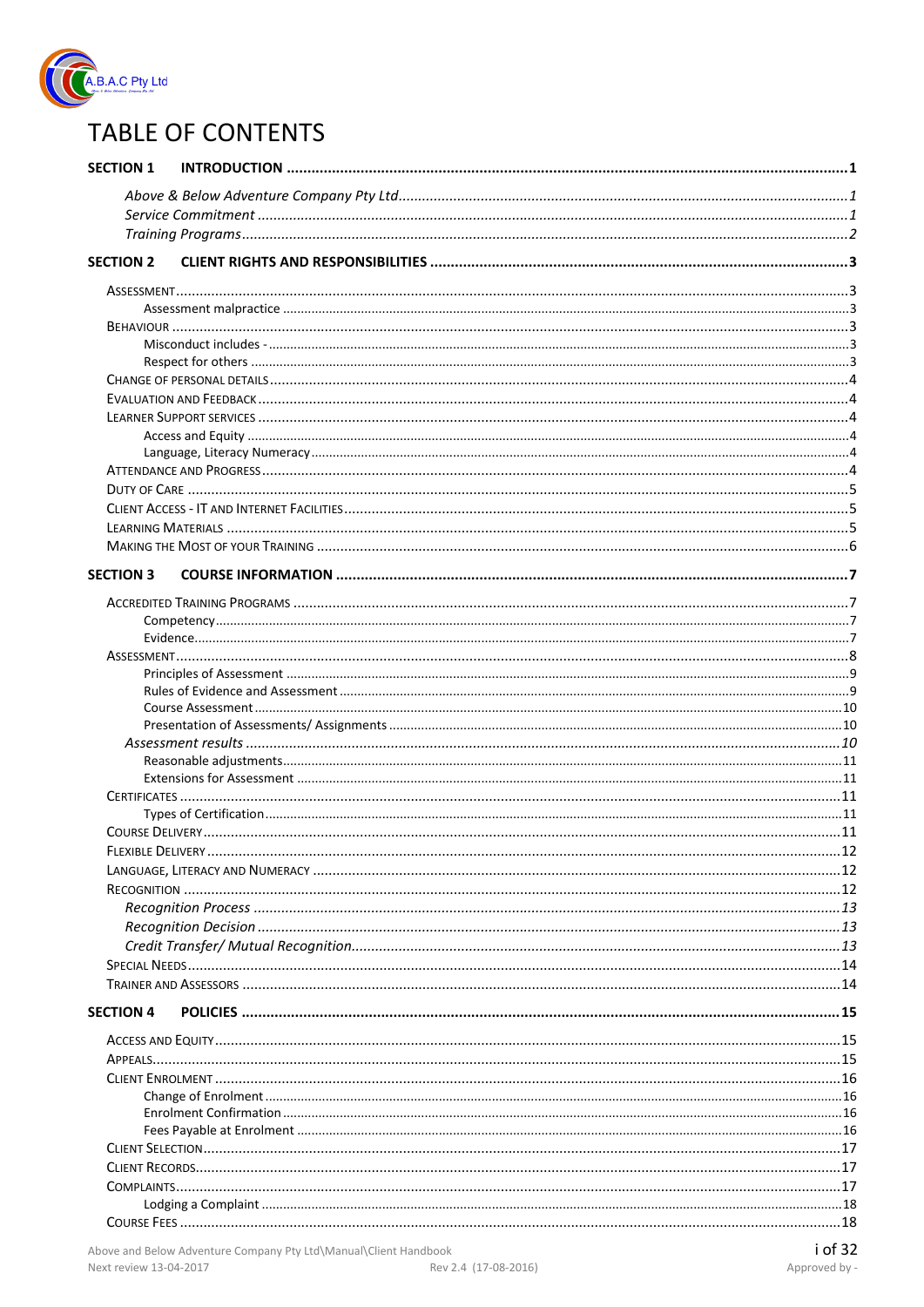

| THE FOLLOWING WORDS AND EXPRESSIONS HAVE THE FOLLOWING SPECIFIC MEANING, AS IN THE STANDARDS FOR REGISTERED TRAINING |  |
|----------------------------------------------------------------------------------------------------------------------|--|
|                                                                                                                      |  |
|                                                                                                                      |  |
|                                                                                                                      |  |
|                                                                                                                      |  |
|                                                                                                                      |  |
|                                                                                                                      |  |
|                                                                                                                      |  |
|                                                                                                                      |  |
|                                                                                                                      |  |
|                                                                                                                      |  |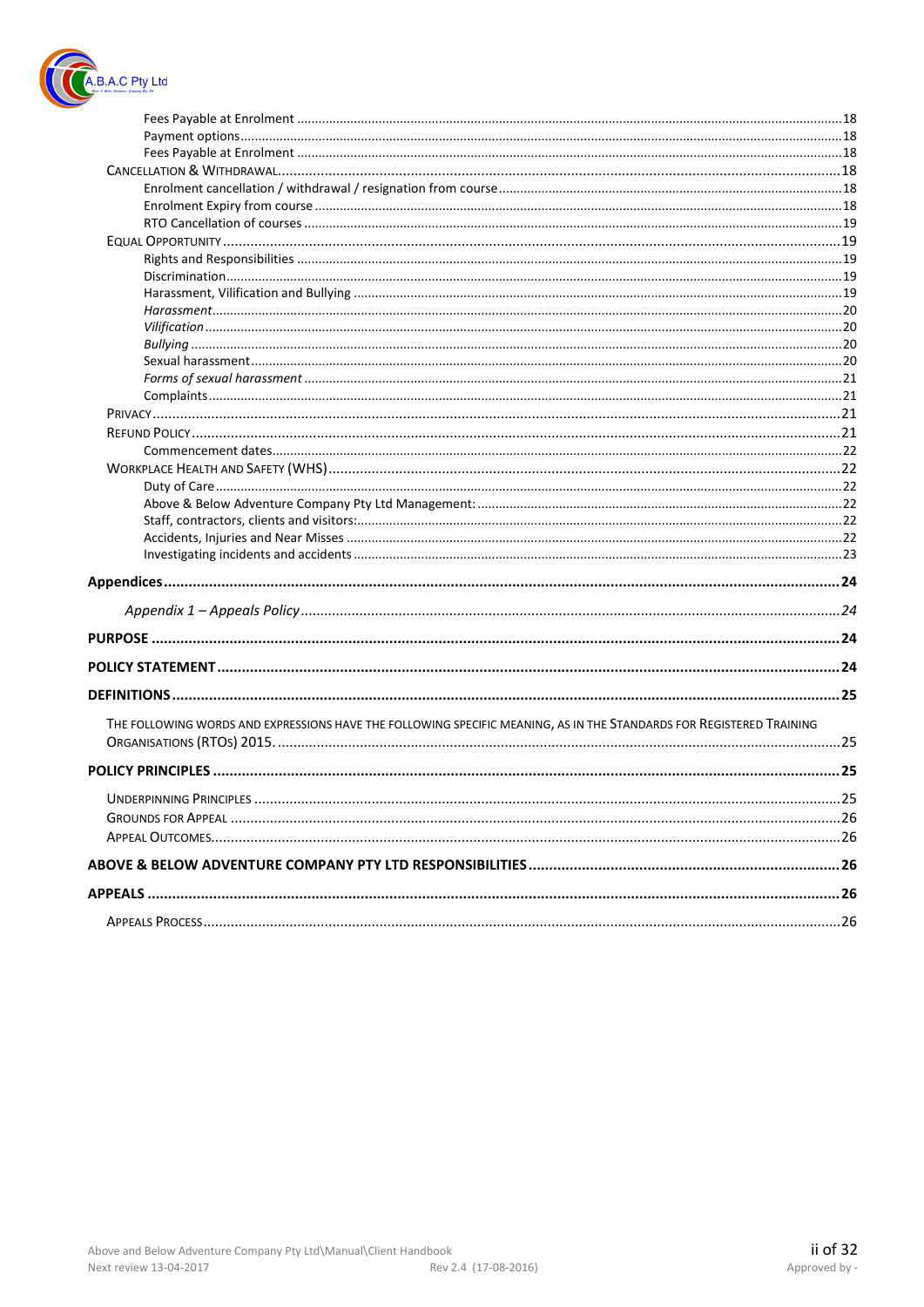

## **SECTION 1 INTRODUCTION**

The purpose of this handbook is to provide you with a quick reference about training programs, policies and processes, roles and responsibilities guiding you through your learning experience with Above & Below Adventure Company Pty Ltd.

#### **Above & Below Adventure Company Pty Ltd**

Thank you for considering training with Above & Below Adventure Company Pty Ltd.

Above & Below Adventure Company Pty Ltd is registered training organisation (RTO) registered with the Vet Regulator. RTO: 90473

Above & Below Adventure Company Pty Ltd aims to deliver high quality, innovative and engaging training that is relevant to clients, employers and industry. Our commitment to continuous improvement means we are constantly developing and improving new resources, processes and facilitation methods to remain ahead in technology and industry standards.

Above & Below Adventure Company Pty Ltd trades as the following trading names:

- Above and Below Adventure Company Pty Ltd
- Outdoor Training College

Above & Below Adventure Company Pty Ltd offers a range of training products which include but not limited to the following courses:

- Certificate II in Outdoor Recreation
- Certificate III in Outdoor Recreation
- Certificate IV in Outdoor Recreation
- Diploma of Outdoor Recreation
- Certificate II in Sport and Recreation
- Certificate III in Sport and Recreation
- Certificate IV in Sport and Recreation

As an RTO, Above & Below Adventure Company Pty Ltd is bound to comply with the Standards for Registered Training Organisations (SRTOs) 2015. Training Services provided to clients follow policies and processes developed to meet the VET Quality Framework and SRTOs 2015.

#### **Service Commitment**

Above & Below Adventure Company Pty Ltd is committed to providing quality training and assessment services to its learners.

We aim to:

- Provide training and assessment services that meet industry needs and trends;
- Deliver high quality, innovative and engaging training;
- Maintain a person-centred approach;
- Foster relationships with our clients, supporting them through their career;
- Provide flexible learning opportunities;
- Provide a supportive, facilitative and open learning environment;
- Ensure all training is delivered by qualified trainer and assessors with the necessary skills and experience;
- Ensure all training is continually monitored and improved;
- Maintain a healthy and effective learning environment for clients;
- Produce competent and confident workers that benefit the community and industry.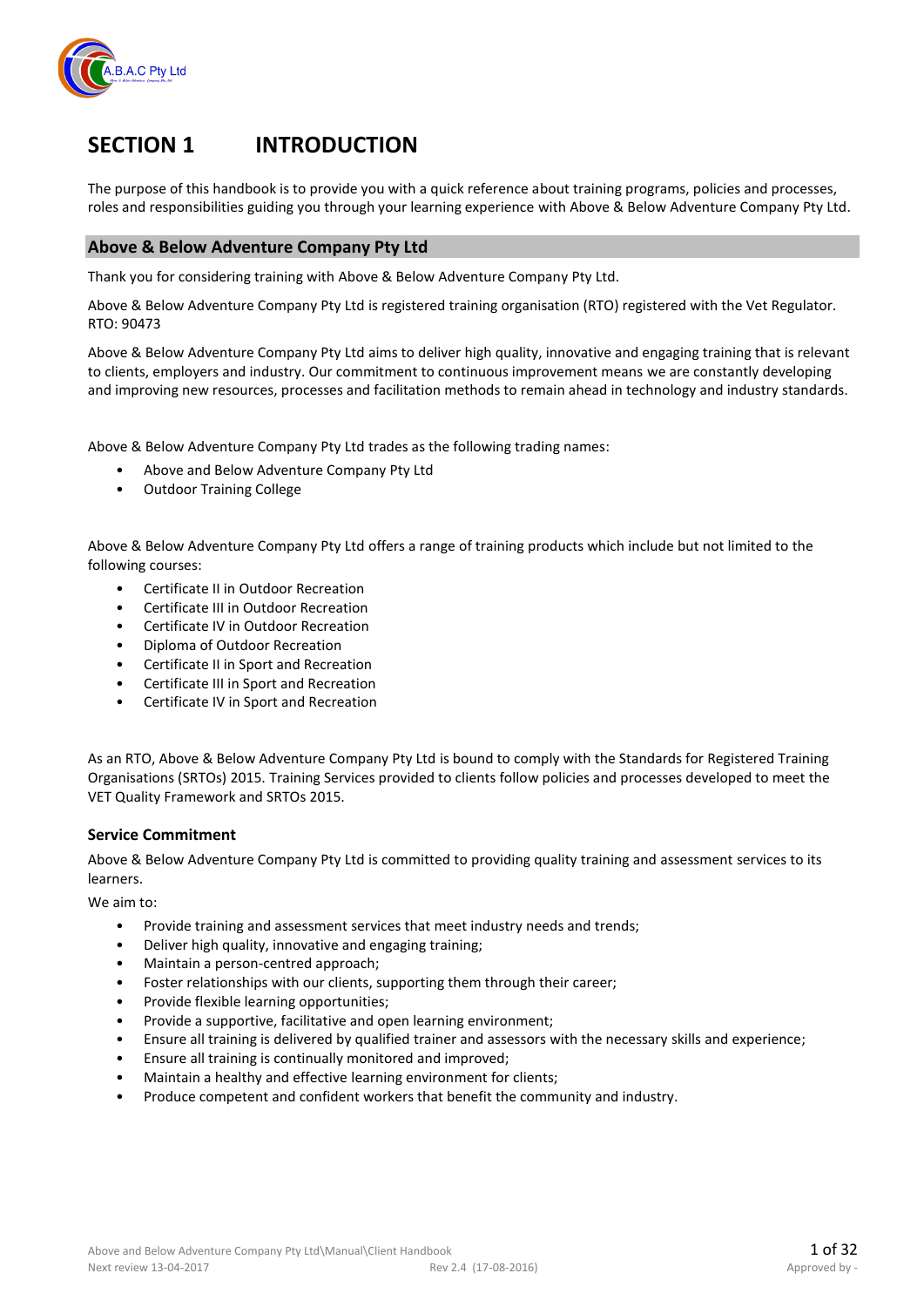

#### **Training Programs**

Above & Below Adventure Company Pty Ltd delivers a range of training programs, both accredited and non-accredited, which we conduct as public courses or customised for clients and industry. Our holistic approach ensures clients' needs are met. Accredited programs have been approved by State and /or Commonwealth Government.

Training Courses

- Certificate II in Outdoor Recreation
- Certificate III in Outdoor Recreation
- Certificate IV in Outdoor Recreation
- Diploma of Outdoor Recreation
- Certificate II in Sport and Recreation
- Certificate III in Sport and Recreation
- Certificate IV in Sport and Recreation

All of these courses are Australian accredited vocational education and training (VET) qualifications. They and all other accredited VET qualifications are "nationally recognised" under a national framework called the Australian Qualifications Framework (AQF).

The training and assessment requirements for all AQF qualifications are defined in nationally endorsed documents known as Training Packages. Each industry has its own Training Package containing the relevant qualifications and the units of competency (industry competency standards) that make up each qualification. The units themselves explain all the training and assessment requirements that a person must satisfy in order to be deemed competent and be awarded a particular qualification.

These courses are qualifications within the SIS13 Sport, Fitness and Recreation Training Package. It and the other nationally endorsed Training Packages, the qualifications they cover, and the units of competency that make up the qualifications are published on a government website, [www.training.gov.au](http://www.training.gov.au/)

The following link provides examples of the typical programs undertaken by students in our Outdoor Recreation Training Programs

Course Structure: [www.outdoortrainingcollege.com.au](http://www.outdoortrainingcollege.com.au/)

You can download a PDF copy of each course structure via our website, or at the on-line learning portal.

You should also be aware that Outdoor Training College has a growing list of elective units that may be substituted for units in the "typical" course, subject to the Packaging Rules of the qualification.

This can be located and selected within the course options within the on-line learning portal when you complete your online enrolment.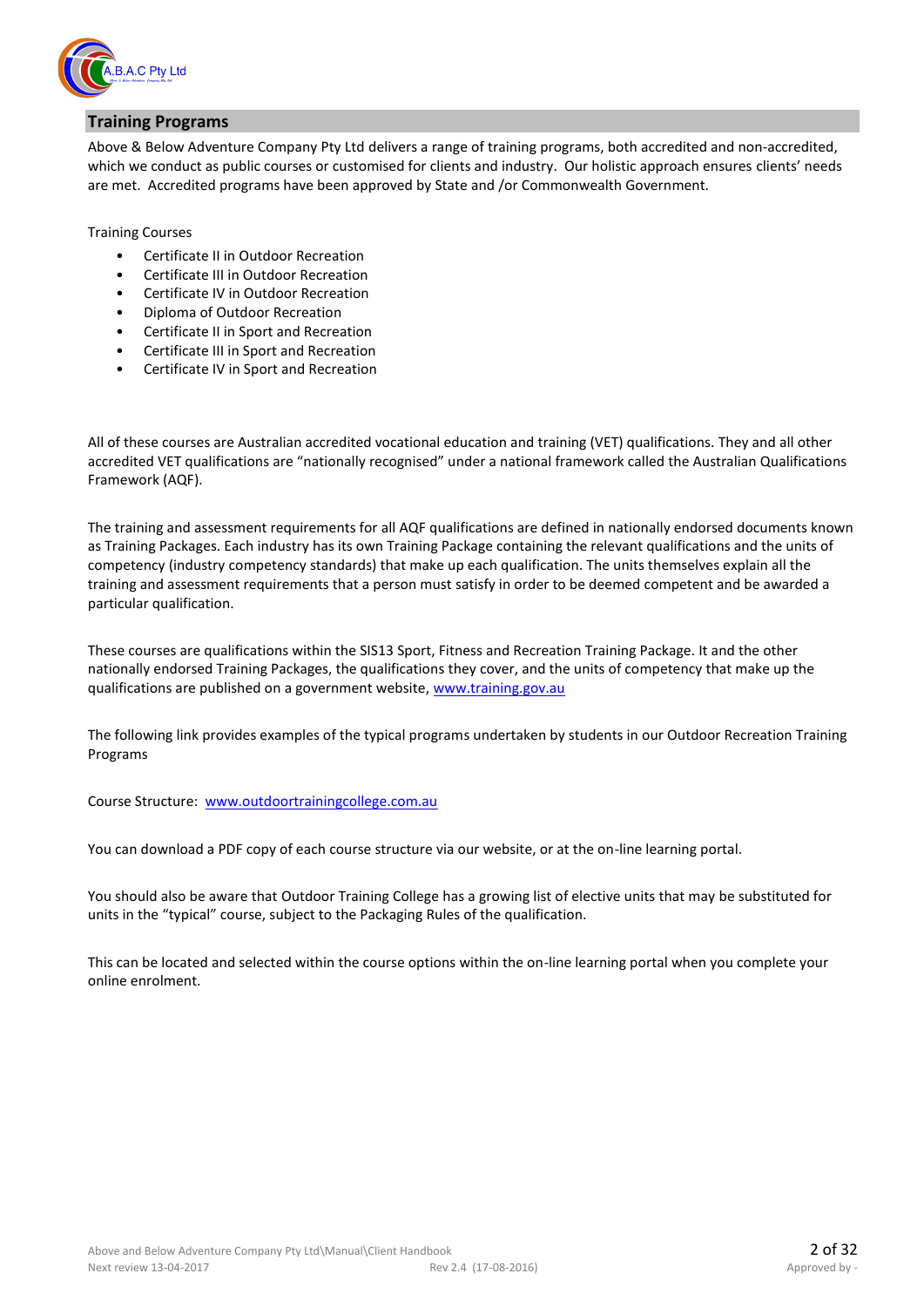

## **SECTION 2 CLIENT RIGHTS AND RESPONSIBILITIES**

Above & Below Adventure Company Pty Ltd conducts training courses via blended online learning to suit client needs, course type, and learning styles. The following client etiquette guidelines will help foster a healthy learning environment for all clients.

#### **Assessment**

All assessments must be submitted by the due date/course expiry date. If you are having difficulty completing an assessment, you should discuss it with your trainer/assessor well in advance of the due date, the trainer/assessor may be able to offer support or grant additional time. Please note there may be conditions or penalties to gaining an extension.

#### **Assessment malpractice**

Assessment malpractice includes: cheating, collusion and plagiarism.

Above & Below Adventure Company Pty Ltd regards the integrity of assessment as critical to its professional responsibilities as an RTO and therefore strives to ensure the assessment processes are not compromised.

• **Cheating -**

All assessments must be 100% your own work. Cheating or the use of another person's work and submitting as your own is cheating and will not be tolerated.

• **Collusion -**

Collusion is the presentation of work, which is the result in whole or in part of unauthorised collaboration with another person or persons. It is your responsibility to ensure that other clients do not have opportunity to copy your work.

• **Plagiarism -**

Copying from a published work (including the internet), without referencing, will not be tolerated. This includes presentation of work which has been copied in whole or in part from another person's work or from any other source such as the Internet, published books, and periodicals. This includes systematic re-wording or changing key nouns and verbs.

You must follow referencing guidelines if you take another person's idea, and put it into your own words.

#### **Behaviour**

Clients are expected to behave appropriately in a mature and professional manner at all times. All clients are expected to take responsibility for their own learning and behaviour during training and assessment. Misconduct will not be tolerated.

#### **Misconduct includes -**

- Any offensive conduct or unlawful activity (e.g. Theft, fraud, violence, assault);
- Removing, damaging or mistreating Above & Below Adventure Company Pty Ltd property or equipment;
- Cheating/plagiarism;
- Interfering with another person's ability to learn through disruptions during training;
- Breach of confidentiality;
- Inappropriate language;
- Serious negligence, including WHS non-compliance;
- Discrimination, harassment, intimidation or victimisation;
- Being affected by drugs or alcohol and being unfit to participate in learning activities.

#### **Respect for others**

It is expected that the behaviour of all persons in the learning environment ensure a positive learning experience. Respect for other clients and the trainer/assessor is expected.

Above & Below Adventure Company Pty Ltd retains the right at all times to remove disruptive clients from the training environment.

- You will be expected to treat staff and fellow clients with respect and observe any client etiquette requirements which appear in this handbook or requested during the course by a trainer/assessor.
- Inappropriate language and actions will not be tolerated.
- Harassment, bullying and intimidation of staff or fellow learners will not be tolerated.
- You are required to respect the rights of others and treat others in a manner which is fair and nondiscriminatory.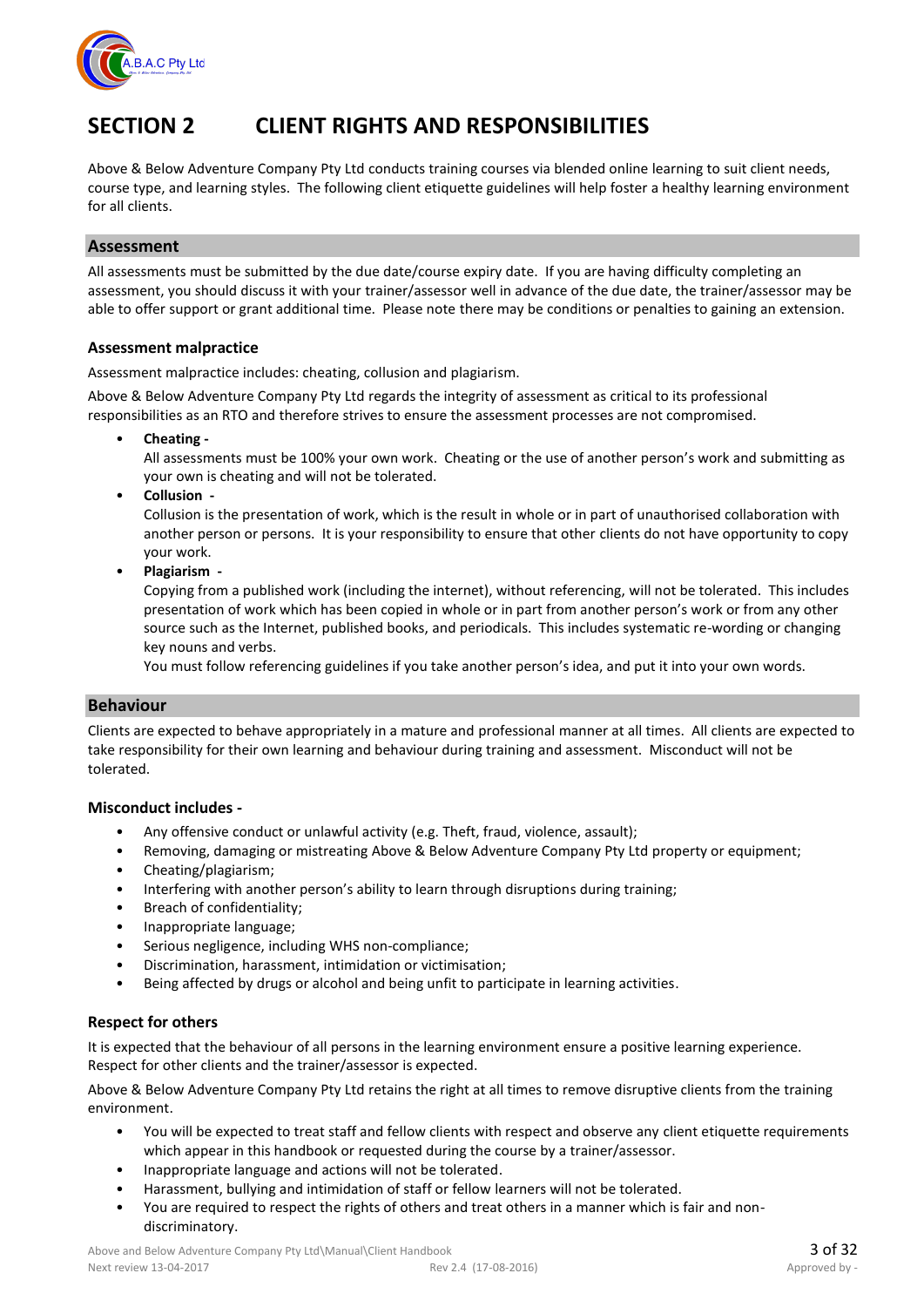

#### **Change of personal details**

Clients are required to ensure their personal details recorded with Above & Below Adventure Company Pty Ltd are up-todate at all times. Should your circumstances or details change please update your record through your client login account.

#### **Evaluation and Feedback**

Above & Below Adventure Company Pty Ltd values all feedback from clients as it assists us to continuously improve the products and services we offer. Clients are encouraged to provide us with feedback, both positive and constructive.

Above & Below Adventure Company Pty Ltd has developed some feedback forms for you to provide feedback.

Thank you in advance for your comments.

#### **Learner Support services**

Above & Below Adventure Company Pty Ltd understands that there may be times when personal issues may affect your ability to undertake your training. Above & Below Adventure Company Pty Ltd has identified a number of support services for clients who have special needs, or require additional support and assistance to undertake or complete their learning.

#### **Access and Equity**

Above & Below Adventure Company Pty Ltd are committed to ensuring that we offer training opportunities to all people on an equal and fair basis, irrespective of their gender, culture, linguistic background, race, socio- economic background, disability, age, marital status, pregnancy, sexual orientation or carer's responsibilities.

All who meet our entry requirements will be accepted for enrolment. If you have any questions about access and equity issues, please contact the office.

#### **Language, Literacy Numeracy**

Our policy on assessment is to give all students an equal opportunity to demonstrate their knowledge and skills.

Because the nationally recognised qualifications are based on national standards of knowledge, skills and competency, the assessments students are required to do are designed to ensure the relevant standards are met. Nevertheless, where necessary and possible, we will make arrangements to take account of a student's special needs by making reasonable adjustments to the training and/or assessment requirements. This does not mean that a student will gain an unfair advantage over other students.

A student with any special needs, including a disability or learning difficulty, must disclose it on their application for enrolment and discuss it with the office before commencing the course. Also, it may be necessary for a student to provide a relevant certificate from their doctor.

Examples of variations to assessment tasks may include allowing additional time to complete an assignment or test, substituting one form of assessment task for another, or providing support personnel (e.g. a writer).

At all times Above & Below Adventure Company Pty Ltd will fulfil its obligations under Equal Opportunity and Anti-Discrimination legislation, including the Federal Disability Discrimination Act 1992. For students with special needs, a Learning and Assessment Agreement will be negotiated to take account of the student's condition and, if necessary, alter the standards of training and/or assessment processes.

#### **Attendance and Progress**

Depending on your courses, students may be required to attend a particular training/assessment session. Prior notice of this will be given so students have time to make any necessary arrangements.

Also, students are expected to maintain satisfactory progress and generally complete the course requirements within the allocated timeframe.

The progress of learners completing traineeship-based courses will be actively monitored by their employer and by Above & Below Adventure Company Pty Ltd. Attendance and progress requirements will be those determined by the learner's employer in consultation with Above & Below Adventure Company Pty Ltd. If required, assistance and support will be available to encourage learners to remain on track with their programs.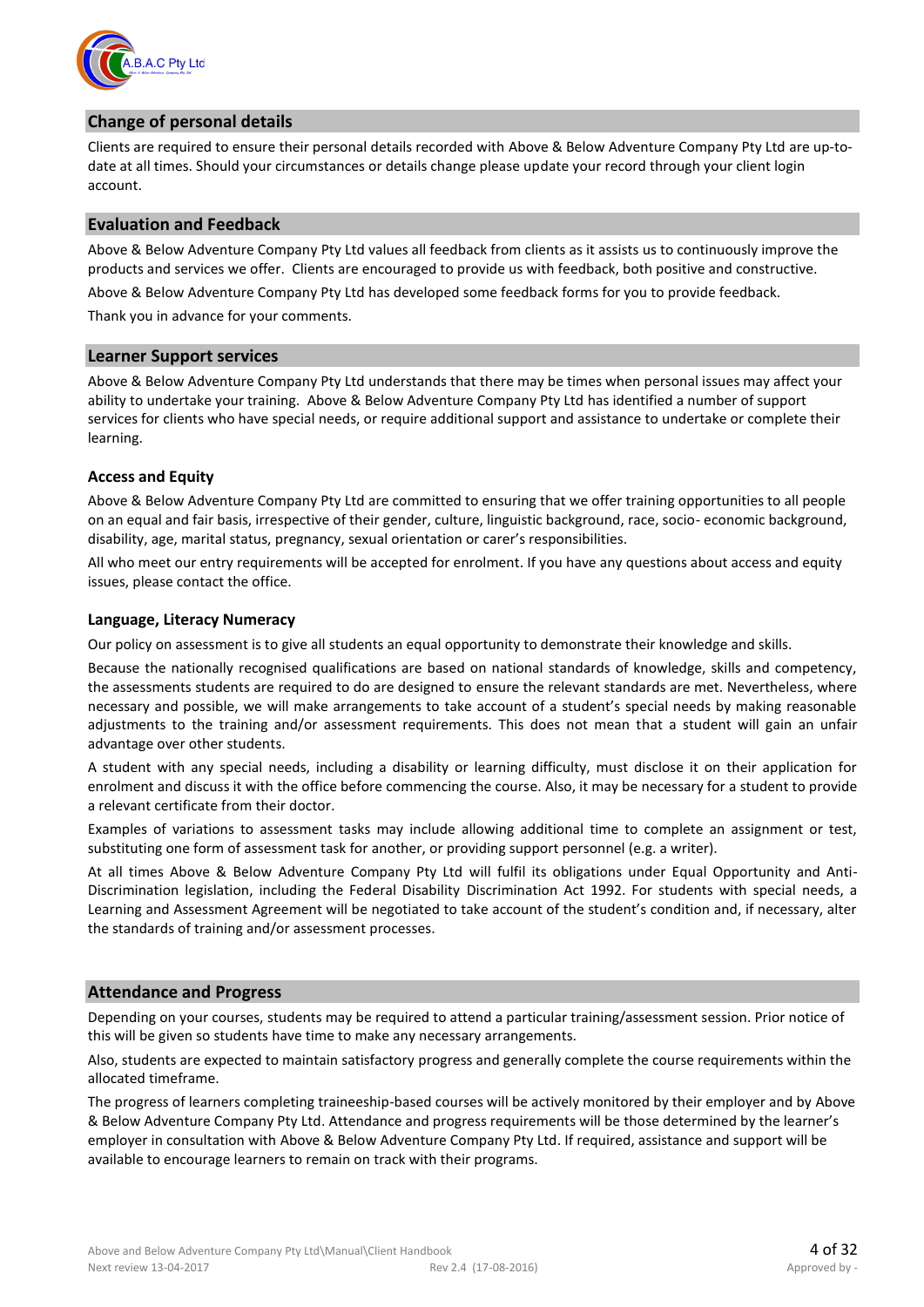

#### **Duty of Care**

Under Workplace Health and Safety legislation, clients have a duty of care to maintain a safe environment for both themselves and their fellow clients.

- Should you be involved in an accident which results in personal injury and/or damage to equipment or facilities, notify your trainer/assessor immediately.
- If you have a personal health condition which may become critical while attending training, please advise us before commencing the course. All information will be treated in strict confidence and is only needed so Above & Below Adventure Company Pty Ltd can provide support or treatment should an emergency arise.

#### **You have a duty to:**

- Protect your own health and safety and to avoid adversely affecting the health and safety of any other person;
- Not wilfully or recklessly interfere or misuse anything provided by Above & Below Adventure Company Pty Ltd in the interests of health, safety and welfare;
- Cooperate with health and safety directives given by staff of Above & Below Adventure Company Pty Ltd;
- Ensure that you are not affected by the consumption of drugs or alcohol.

#### **Client Access - IT and Internet Facilities**

Clients undertaking a course with Above & Below Adventure Company Pty Ltd must have the following IT and internet facilities available;

- Have access to a fully-functional computer/smart device loaded with a web-browser (e.g. Internet Explorer, Firefox) and appropriate software applications to read PDF files (e.g. Adobe), produce documents (e.g. Microsoft Word etc)
- Have access to a computer/smart device with reliable Internet access (ability to download and upload documentation from/to the College's online learning server)
- Have a current valid email account for online learning and assessment communication and support;
- Have a telephone and current valid telephone number for learning and assessment communication and support

#### **Learning Materials**

Upon successful enrolment, Clients receive immediate access to all the online learning and assessment materials to successfully undertake their course. The course material is available until the client's course expiry date.

Each unit of competency associated with a clients selected course may include:

- **Activity Criteria for Assessment** As part of your course, within your e-learning, the criteria is included in the Learner Guides found under the UNIT COURSE button. This provides the performance criteria and required knowledge and skills for the workbook/training/assessment that you must demonstrate.
- **Learner Guides** these are readable online and provide information to grow your knowledge base for you to complete your course.
- **Online Quizzes** these are completed at the end of each section, to validate information from the Learner Guides. You must achieve a pass rate of 100%, before you can complete the next section.
- **Online Exam** At the finalisation of all quizzes, you must complete an online exam, to complete the online component of your course. You must achieve a pass rate of 80%. You may also be required to demonstrate this knowledge holistically in other workbook assessments and/or face-to-face training/assessment.
- **Workbooks** These are either a form fill word/PDF document that are either short answer questionnaires, scenario based or assignments depending on the unit of competency involved. The document is downloaded, completed and then re-uploaded to your online learning.
- **Online Seminar/Webinar** Above & Below Adventure Company Pty Ltd may also be hosting online webinar style meetings for students to engage online with our assessors. Information and invitations will be sent directly to students to advise availability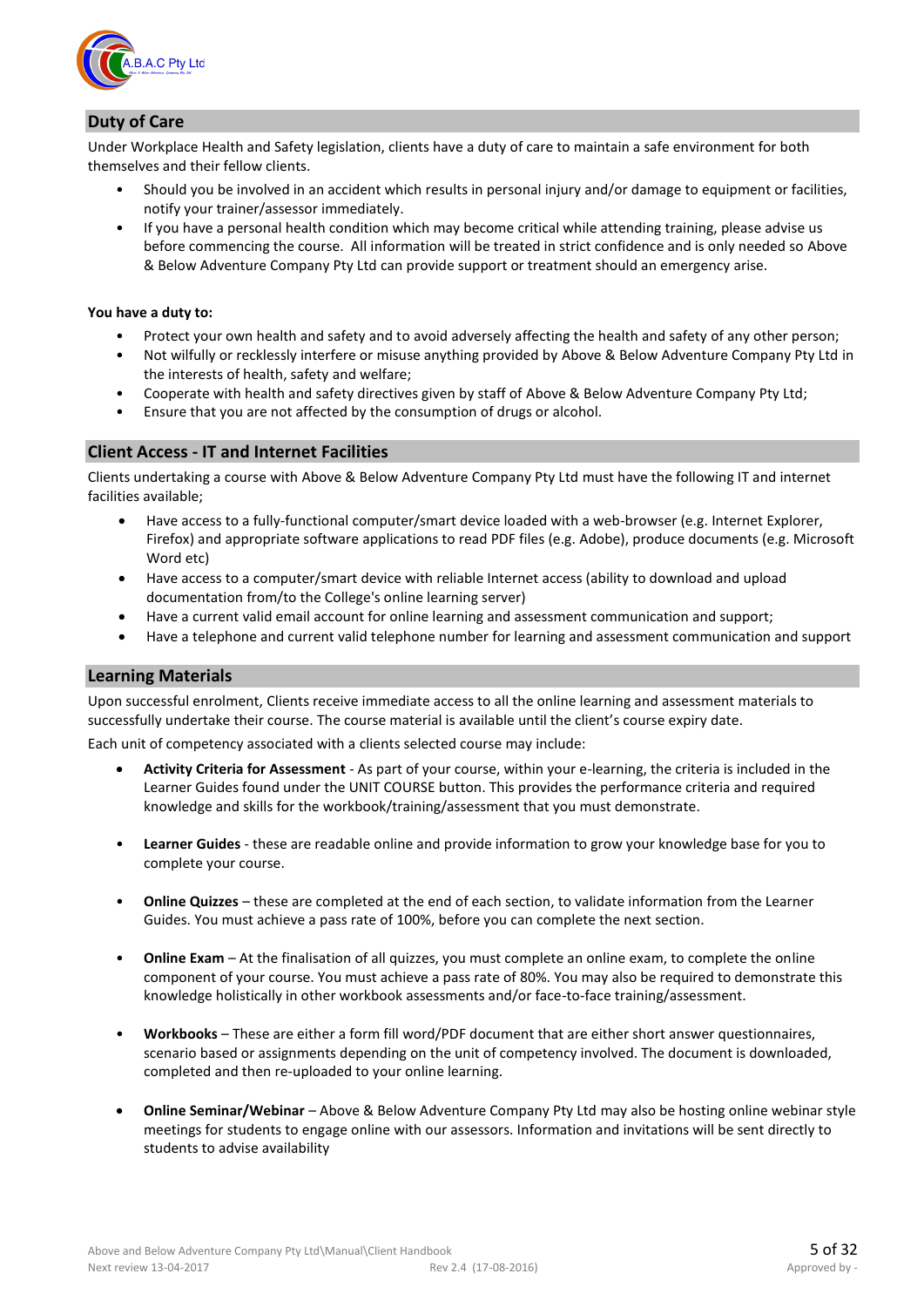

#### **Making the Most of your Training**

It is very important to make the most of your training opportunity. Please note it is your responsibility to do this. To optimize your own learning and successful completion, undertake to do the following:

- Undertake all required reading, learning and assessment activities;
- Be a willing participant;
- Work with fellow learners;
- Respect other people's opinions;
- Ensure you have a clear understanding of the assessment requirements;
- Take responsibility for the quality of evidence that you submit to the Assessor;
- Keep track of your progress;
- Complete and submit all assessment on time, tasks using clear and concise language;
- Be willing to contact your trainer/assessor if you do not understand the training activity or assessment task;
- Complete all training and assessment activities within the time-frame of your course.

Above & Below Adventure Company Pty Ltd also commits to the following timelines:

- Learning materials will be available to students immediately payment is received via the on-line learning systems. Completed enrolment includes the full provision of required information and payment of fees, where required;
- Responses to general learner questions and concerns as they are communicated via letter, email, telephone, and on the Online Learning forum will be sent within 3 working day of their receipt;
- The evaluation of completed units will occur and a response sent to learners within 60 days of submission (unless otherwise agreed).
- More complex issues, such as appeals, will be resolved within the specified times listed in Above & Below Adventure Company Pty Ltd Policies, Procedures and Tools Manual.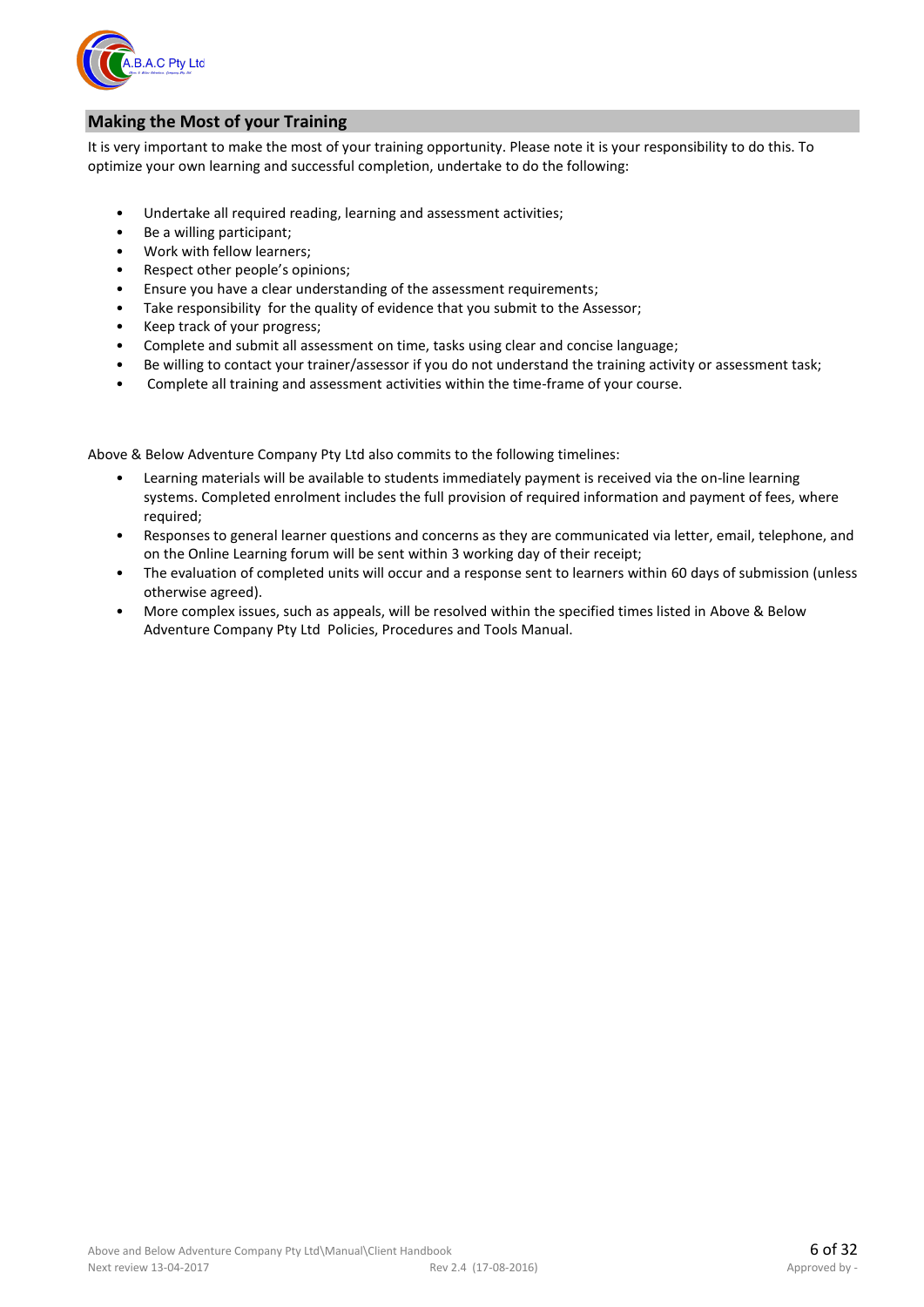

## **SECTION 3 COURSE INFORMATION**

#### **Accredited Training Programs**

Accredited programs are competency based which means that training and assessment focus on the development and recognition of a person's ability to apply relevant knowledge and skills to perform workplace tasks to a specified standard.

The specific skills and knowledge required for a particular workplace activities are set out in Units of Competency which can be grouped together to formulate the completion of a nationally recognised qualification. Nationally recognised qualifications are outlined in Training Packages. These can be viewed at [www.training.gov.au.](http://www.training.gov.au/) 

Each qualification has a list of employability skills which describe the non-technical skills and competencies that are important for effective and successful participation in the workforce. For each qualification there are specific employability skills listed under the following headings:

- **Communication**
- Teamwork
- Problem solving
- Initiative and enterprise
- Planning and organizing
- Self-management
- Learning
- Technology.

These employability skills will be part of the assessment requirements of a nationally accredited course.

#### **Competency**

It is important to note that the rules and requirements of a Unit of Competency and a qualification are applied to all clients regardless of where they are, or the mode of training delivery provided. You could be a full time client in a classroom or the workplace, or you could be applying for recognition of the skills and knowledge currently held.

Each Unit of Competency is made up of the following:

- Elements;
- Performance criteria;
- Required knowledge and skills;
- A range of variables;
- Critical aspects of evidence;
- Any pre or co requisites (if applicable).

To be deemed Competent in any Unit of Competency you must be able to provide evidence of the required skills and knowledge to complete work tasks to the standard that is required in the workplace. Skills need to be demonstrated in a range of situations and environments (which could include simulated applications in a learning environment) over a period of time.

#### **Evidence**

Evidence is the material proof that you have performed the specified competency or task to the required standard. Your evidence requirements will be determined by the Unit of Competency, employability skill requirements, industry expectations, Government regulations, and your qualifications and current experience. Evidence can take many forms and you will be required to present more than just one piece of evidence.

Assessment tools that we will provide to you set out the exact requirements for evidence for each unit/module.

Examples of evidence could include one or more of the following:

- Specific assessments tasks set by your Assessor
- Observation reports
- Certificates and awards
- Examples of work completed or special projects
- Current licenses
- Position descriptions and performance reviews
- Third party reports
- Question responses
- **Tests**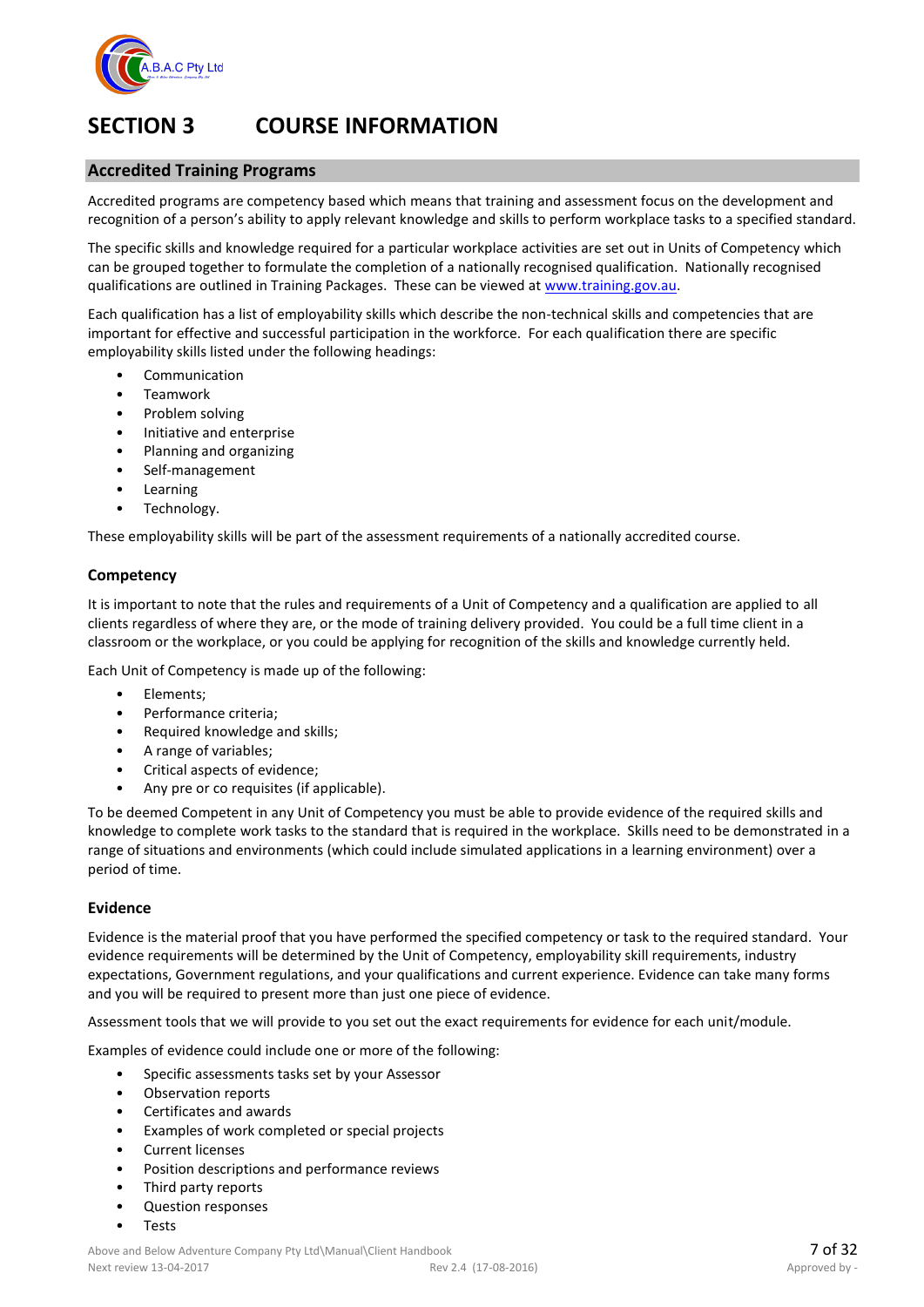

Your evidence must also demonstrate the following:

- That you can do the job or task to the required standard
- Understand why the job should be done in a particular way
- Handle unexpected issues or problems
- Work with others 'in a team'
- Do more than one thing at a time, e.g. perform the task and be aware of the occupational health and safety requirements
- Know the workplace rules and procedures

#### **Assessment**

Assessment is in integral part of your learning if you wish to complete successfully and gain certification.

The assessment process will be explained at orientation and throughout your program. Assessors will also be available to you if you have any questions.

Assessment is the process of collecting evidence and making judgement on whether competency has been achieved to confirm that an individual can perform to the standards expected in the workplace and as expressed in relevant competency standards.

Throughout the training program you will be assessed to see if you have gained the necessary skills and knowledge to achieve the qualification. Your trainer/assessor is required to ensure that the assessment tasks you undertake meet the national principles of assessment and rules of evidence (see below for more information).

Various assessments tasks /activities may be involved including, but not limited to:

- Observation of performance;
- Assignments;
- Written activities;
- written / oral questioning;
- oral presentations;
- workplace performance
- projects
- case studies;
- role plays/ simulations;
- demonstration of skills;
- online assessments;
- portfolio of evidence.

Certification will only be given to clients who successfully complete all assessment requirements for a course.

Above & Below Adventure Company Pty Ltd is required to meet stringent quality requirements in the conduct of all assessments.

The Above & Below Adventure Company Pty Ltd has carefully constructed and developed assessment resources to meet these quality requirements, as well as be user friendly to clients.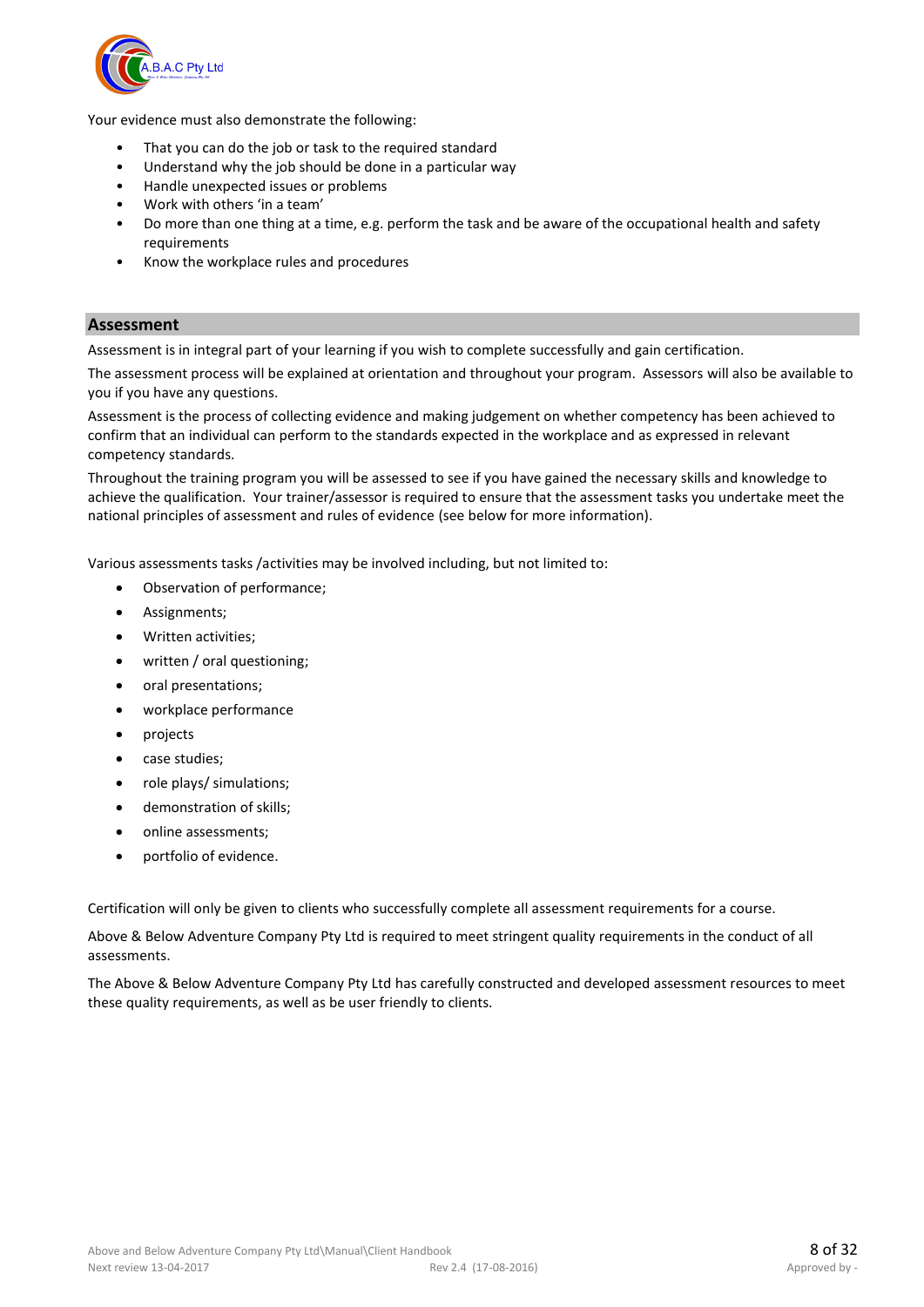

#### **Principles of Assessment**

Assessments will be conducted in accordance with the following principles of assessment.

| Valid           | Any assessment decision of the RTO is justified, based on the evidence of<br>performance of the individual learner.<br>Validity requires:                                                                                                                                                                                                                                                                                                                                                                                                                                                                                  |  |
|-----------------|----------------------------------------------------------------------------------------------------------------------------------------------------------------------------------------------------------------------------------------------------------------------------------------------------------------------------------------------------------------------------------------------------------------------------------------------------------------------------------------------------------------------------------------------------------------------------------------------------------------------------|--|
|                 | Assessment against the unit/s of competency and the associated<br>assessment requirement covers the broad range of skills and<br>knowledge that are essential to competent performance;<br>Assessment of knowledge and skills is integrated with their practical<br>$\bullet$<br>application;<br>Assessment to be based on evidence that demonstrates that a<br>learner could demonstrate these skills and knowledge in other<br>similar situations; and<br>Judgement of competence is based on evidence of learner<br>performance that is aligned to the unit/s of competency and<br>associated assessments requirements. |  |
| <b>Reliable</b> | Evidence presented for assessment is consistently interpreted and<br>assessment results are comparable irrespective of the assessor conducting<br>the assessment.                                                                                                                                                                                                                                                                                                                                                                                                                                                          |  |
| <b>Flexible</b> | Assessment is flexible to the individual learner by:<br>Reflecting the learner's needs;<br>$\bullet$<br>Assessing competencies held by the Learner no matter how or<br>$\bullet$<br>where they have been acquired; and<br>Drawing from a range of assessment methods and using those that<br>$\bullet$<br>are appropriate to the context, the unit of competency and<br>associated assessment requirements, and the individual.                                                                                                                                                                                            |  |
| Fair            | The individual learner'[s needs are considered in the assessment process.<br>Where appropriate reasonable adjustments are applied by the RTO to take<br>into account the individual learner's needs.<br>The RTO informs the learner about the assessment process, and provides the<br>learner with the opportunity to challenge the result of the assessment and be<br>reassessed if necessary                                                                                                                                                                                                                             |  |

#### **Rules of Evidence and Assessment**

Above & Below Adventure Company Pty Ltd is required to ensure that all evidence provided by clients, as proof of their competency, meets the following "rules of evidence".

| <b>Valid</b>      | The assessor is assured that the learner has the skills, knowledge and<br>attributes as described in the module or unit of competency and associated<br>assessment requirements.                                |
|-------------------|-----------------------------------------------------------------------------------------------------------------------------------------------------------------------------------------------------------------|
| <b>Sufficient</b> | The assessor is assured that the quality, quantity and relevance of the<br>assessment evidence enables a judgement to be made of a learner's<br>competency.                                                     |
| <b>Authentic</b>  | The assessor is assured that the evidence presented for assessment is the<br>learner's own work.                                                                                                                |
| <b>Reliable</b>   | The assessor is assured the evidence can withstand scrutiny, has integrity and<br>reasonably indicates that the applicant is able to perform a task to a specified<br>standard with regularity and consistency. |
| <b>Current</b>    | The assessor is assured that the assessment evidence demonstrates current<br>competency. This requires the assessment evidence to be from the present or<br>the very recent past.                               |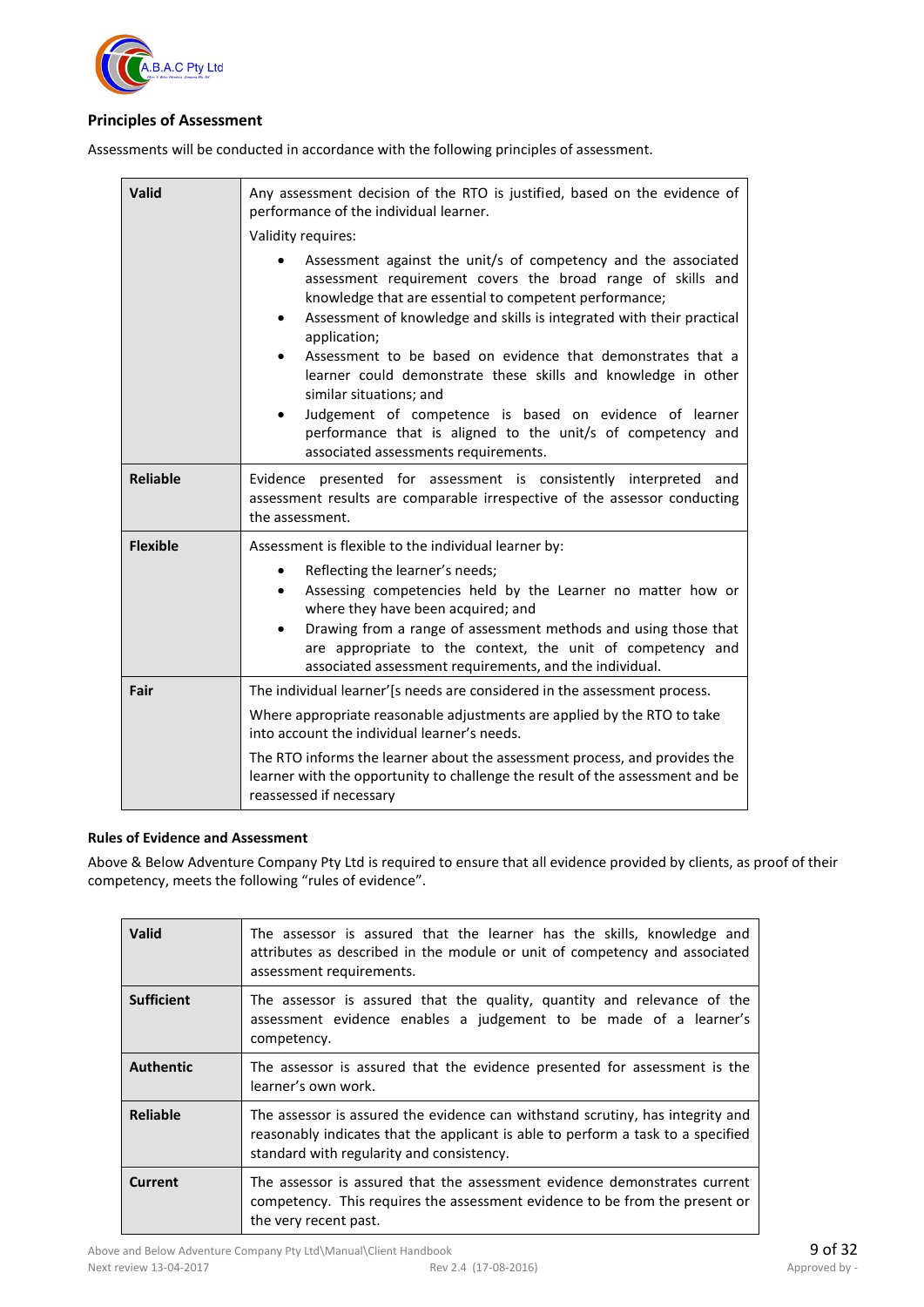

#### **Course Assessment**

There will be assessment tasks set for each course regardless of the learning mode. Assessment activities and expectations will be explained to clients, and are outlined within learner / assessment resources.

Each unit of competency associated with a clients selected course may include:

- **Activity Criteria for Assessment** As part of your course, within your e-learning, the criteria is included in the Learner Guides found under the UNIT COURSE button. This provides the performance criteria and required knowledge and skills for the workbook/training/assessment that you must demonstrate.
- **Learner Guides** these are readable online and provide information to grow your knowledge base for you to complete your course.
- **Online Quizzes** these are completed at the end of each section, to validate information from the Learner Guides. You must achieve a pass rate of 100%, before you can complete the next section.
- **Online Exam** At the finalisation of all quizzes, you must complete an online exam, to complete the online component of your course. You must achieve a pass rate of 80%. You may also be required to demonstrate this knowledge holistically in other workbook assessments and/or face-to-face training/assessment.
- **Workbooks** These are either a form fill word/PDF document that are either short answer questionnaires, scenario based or assignments depending on the unit of competency involved. The document is downloaded, completed and then re-uploaded to your online learning.
- **Face-to-Face training** These holistic face-to-face training sessions are conducted in the context of the outdoor adventure activity (i.e. abseiling, bushwalking etc). Participants are required to book into these sessions in a timely manner to allow sufficient time for demonstration of these learnt skills within the course time-frames.

#### **Presentation of Assessments/ Assignments**

- All assessments should be typed into the online workbooks documents.
- Handwritten assessments are accepted; however handwriting must be clear and easy to read.
- All submitted assignments should be uploaded into the online learning system or alternatively emailed directly to the office.
- If you are mailing an assignment, it must be received by the due date. Above & Below Adventure Company Pty Ltd does not accept responsibility for any lost assignments. **Please ensure you keep a copy of your assignment prior to submission.**
- All assignments are registered as they are received.
- We endeavour to assess all assessments within 60 days of receipt.
- Clients are entitled to one resubmit assessments. If the re-submissions are still deemed NYC, clients may be offered the opportunity to re-submit at a fee. No further re-submits are allowed. Clients must re-enrol in the course again, paying the full course fee of the day.

#### **Assessment results**

Clients have access to their own learning account which will indicate assessments undertaken and the units of competency that the individual has attained.

Results of assessment are provided to clients as soon as is practical. These results are available through your client login account. Assessment results are confidential at all times and will not be given to any other party unless a written request signed by the client is received in advance.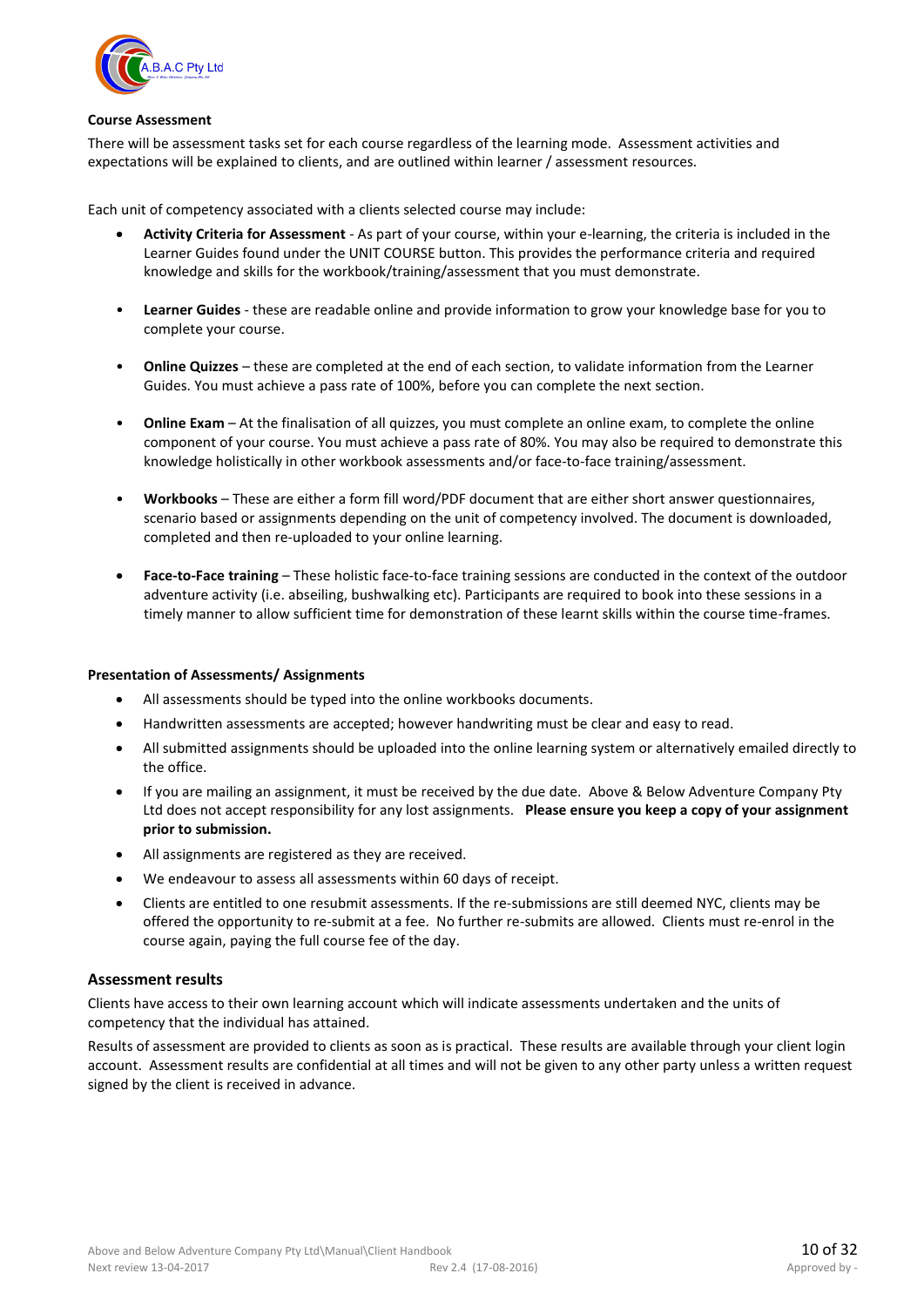

#### **Reasonable adjustments**

Clients with disabilities are encouraged to discuss with Above & Below Adventure Company Pty Ltd any 'reasonable adjustments' to learning and assessment processes which they consider would be necessary or assist them in the performance of their studies.

Careful consideration will be given to any requests for reasonable adjustment of this nature, and, where reasonably practicable, such adjustments will be made. There may however be circumstances where it will not be reasonable or reasonably practicable for the Above & Below Adventure Company Pty Ltd to accommodate or where other adjustment may be more appropriate. Reasonable adjustments cannot compromise the integrity of competency based training and assessment.

#### **Extensions for Assessment**

It is expected that all assessment tasks are submitted via the online learning and students have attended sufficient faceto-face training sessions prior to the course expiry date.

Generally as a rule we do not grant extensions for assessments. Extensions will only be granted in extenuating circumstances and must be applied for in writing in a timely manner. Clients may have to pay additional fees if an extension is granted.

#### **Certificates**

#### **Types of Certification**

In general, four types of certificates are issued by Above & Below Adventure Company Pty Ltd. Certificates can only be awarded by Above & Below Adventure Company Pty Ltd in accordance with our approved qualification scope.

- **Qualification** issued under the Australian Qualification Framework (AQF) for nationally recognised training. Full qualifications can only be issued once the client has been deemed competent across all the relevant units of competency making up the qualification.
- **Record of Results –** accompanies a qualification issued under the Australian Qualification Framework (AQF) for nationally recognised training. This document supplements the qualification listing all units of competency achieved for the qualification.
- **Statement of Attainment (SOA)**  issued under the Australian Qualification Framework (AQF) for nationally recognised training. Issued when a client is deemed competent in a unit or a cluster of units of competency. Minimum achievement for a SOA is one unit of competency. You can request a SOA at any time during your training.
- **Certificate of Attendance**  for non-nationally recognised training. Issued when a client attends a short course which is not within the Australian qualifications framework (AQF). To receive a Certificate of Attendance, the client must have a satisfactory attendance rate.

Certificates will only be posted to clients at their nominated postal address as shown in their client account. The onus is on the client to ensure their address details are correct.

Duplicate or replacement copies of certificates incur a fee.

#### **Course Delivery**

Above & Below Adventure Company Pty Ltd ensures the following resources are in place:

- Trainer/assessors and Assessors with appropriate qualifications, and experience;
- Course materials appropriate to the methods of delivery and assessment requirements;
- All necessary copyright authorisations;
- Appropriate equipment and facilities.

Training and assessment methods used by Above & Below Adventure Company Pty Ltd meet specific quality requirements and are chosen to best suit the unit of competency, while giving consideration to the learning style of the client. The provision of training often includes a blended approach with a combination of on and off-the-job methods.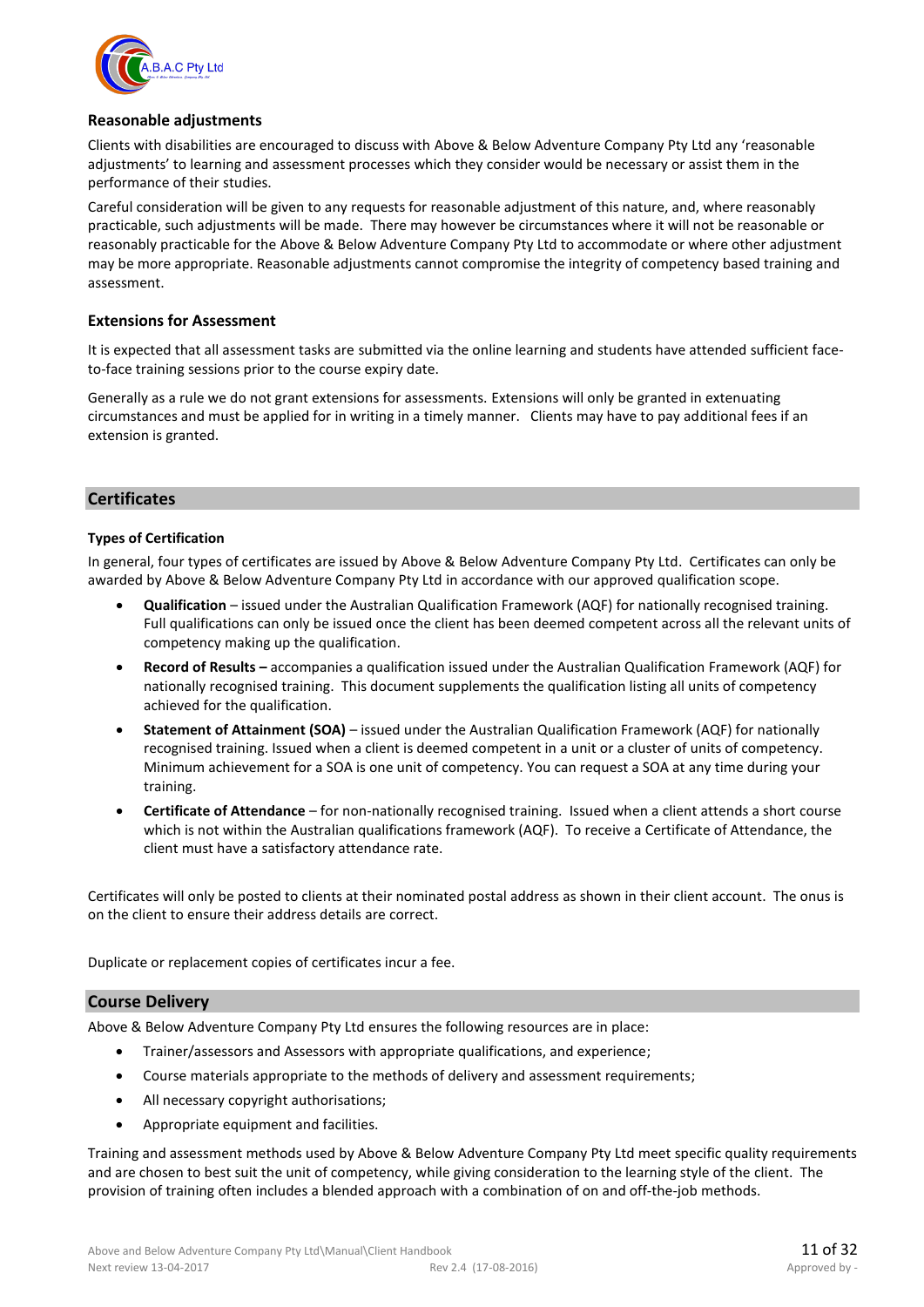

A number of delivery methods will be used throughout the training to help you achieve the necessary skills. Learning is a partnership that involves participation from all involved.

Delivery methods may include, but are not limited to:

- Practical demonstrations
- audio/visual presentations
- group participation/ discussions
- trainer/facilitator instruction
- practical activities
- self-paced activities
- individual projects
- workplace based training
- case studies

#### **Flexible Delivery**

Flexible delivery focuses on learning rather than teaching and to provide the best possible learning experience for the client. This means that the client has greater control over what, when and how they learn.

Above & Below Adventure Company Pty Ltd offers various forms of delivery to accommodate the varying needs of clients. Modes of delivery available include; on-line, workplace –based, Recognition of Prior Learning (RPL) or a combination of these.

#### **Language, Literacy and Numeracy**

Each Training Package sets a minimum requirement in language, literacy and numeracy skills of participants, with which the Above & Below Adventure Company Pty Ltd must abide.

Above & Below Adventure Company Pty Ltd makes appropriate concessions for language, literacy and numeracy issues of clients where these concessions do not compromise the requirements of the relevant Training Package and the integrity, equity and fairness of assessment.

Where there are entry requirements for courses e.g. literacy in English and numeracy, these are clearly stated in preenrolment and enrolment information.

Advice is given to all clients on appropriate actions if there is a need to update literacy and numeracy skills. Above & Below Adventure Company Pty Ltd can assist in providing this additional development prior to completing your enrolment into vocational skills.

#### **Recognition**

Recognition is the collective term and includes:

- Recognition of prior learning (RPL);
- Recognition of current competency (RCC);
- Credit transfer (CT); and
- Mutual Recognition (MR).

All clients have the opportunity to apply for recognition. This means that you can submit evidence for a Unit(s) of Competency and have it assessed by a qualified Assessor without completing the training.

All evidence must be submitted within 90 days of initial enrolment (this allows sufficient time for a student to undertake any gap training if required).

Above & Below Adventure Company Pty Ltd believes that no learner should be required to undertake a unit of competency for which they are already able to demonstrate satisfactory achievement of the performance outcomes, as stated in the endorsed training package or nationally recognised course.

Above & Below Adventure Company Pty Ltd aims to maximise the recognition of a learner's prior skills and knowledge whilst at all times maintaining the integrity and standards of the defined learning outcomes of the specific qualification or course of study. Clients who consider they already possess the competencies identified in all or part of any course/qualification offered by Above & Below Adventure Company Pty Ltd may seek recognition.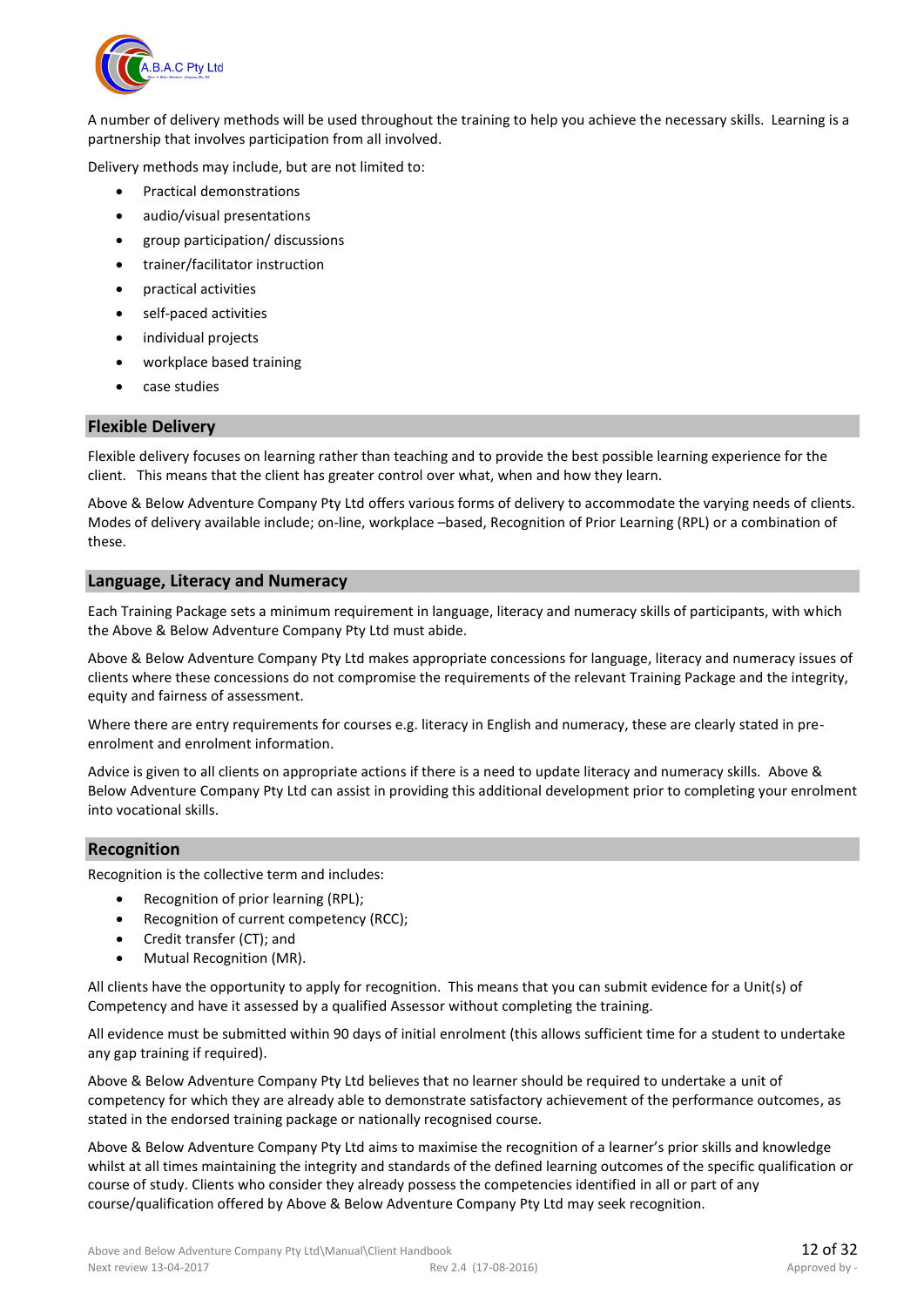

If you think you have the necessary knowledge and skills to match a Unit(s) of Competency or a qualification at the required standard you can elect to enrol in Recognition of Prior Learning when selecting the course type at enrolment.

#### **Recognition Process**

Recognition is a method of assessing if you have evidence of competency for a particular unit of competency that you are enrolled in. It is important to remember that Recognition is an **assessment process** not an assumption of competence.

Recognition is the determination, on an individual basis, of the competencies obtained by a client through:

- previous formal training
- work experience, and/or
- life experience.

Recognition therefore determines the subsequent advanced standing to which the client is entitled in relation to a course/qualification. The main focus of Recognition is what has been learned rather than how, where or when it was learned. Recognition focuses on both the demonstration of competence and the currency of that competence to industry standards.

It is important to note, the onus is on the client to document and present evidence to justify a claim for recognition and present their case to the satisfaction of the Assessor.

Any documents that you provide to support your claim of competency must be certified copies. It is also expected that any evidence submitted is your own and if any part of the work is the work of others, that this is formally acknowledged and advised.

Detailed information in regards to the Recognition of Prior Learning process can be found on our website:

Web Link: [RPL Handbook](http://www.outdoortrainingcollege.com.au/Site/documents/What%20is%20Recognition%20of%20RPL.pdf)

Web Link: [What is RPL?](http://www.outdoortrainingcollege.com.au/RPL_what_is_RPL.htm)

Web Link: [RPL Traps & Tips](http://www.outdoortrainingcollege.com.au/RPL_traps_and_tips.htm)

Web Link: [RPL FAQ's](http://www.outdoortrainingcollege.com.au/RPL_faqs.htm)

#### **Recognition Decision**

Regardless of the type of evidence that you submit, Assessors must be confident that the evidence meets the following criteria:

- Full requirements of the Unit of Competency(s);
- Any Regulatory requirements;
- Authenticity That it is your own evidence and can be authenticated;
- That you can perform the competency consistently and reliably;
- Is at the standard expected in industry and set out in the Australian Qualification Framework (AQF);
- Sufficiency There is sufficient evidence to make a judgment.

Above & Below Adventure Company Pty Ltd is committed to ensuring that all judgments made by Assessors against the same competency standards are consistent. Your Assessor will examine the evidence that you present and then make a judgment on that evidence which will be either:

- Competent (C) you have been deemed competent against all the requirements of the Unit/s of Competency
- Not Yet Competent (NYC) you have not yet demonstrated competency to all requirements.

Your assessor will advise you what you can do if you receive a NYC for your assessment task. If you are deemed NYC in your initial assessment, you are allowed a second attempt. However, if you are deemed NYC in the second attempt, you will be required to re-enrol. Please talk to your assessor if you have any concerns.

#### **Credit Transfer/ Mutual Recognition**

Above & Below Adventure Company Pty Ltd recognises the AQF qualifications and Statements of Attainment issued by other Registered Training Organisations (RTOs). This is commonly referred to as Mutual Recognition or Credit Transfer. Mutual recognition is applicable when a Statement of Attainment or qualification provided by a client has the same national competency codes as those that form part of the training and assessment program within which the client is enrolled or is intending to enrol. With Credit Transfer client's are not required to undertake learning in the unit/s again.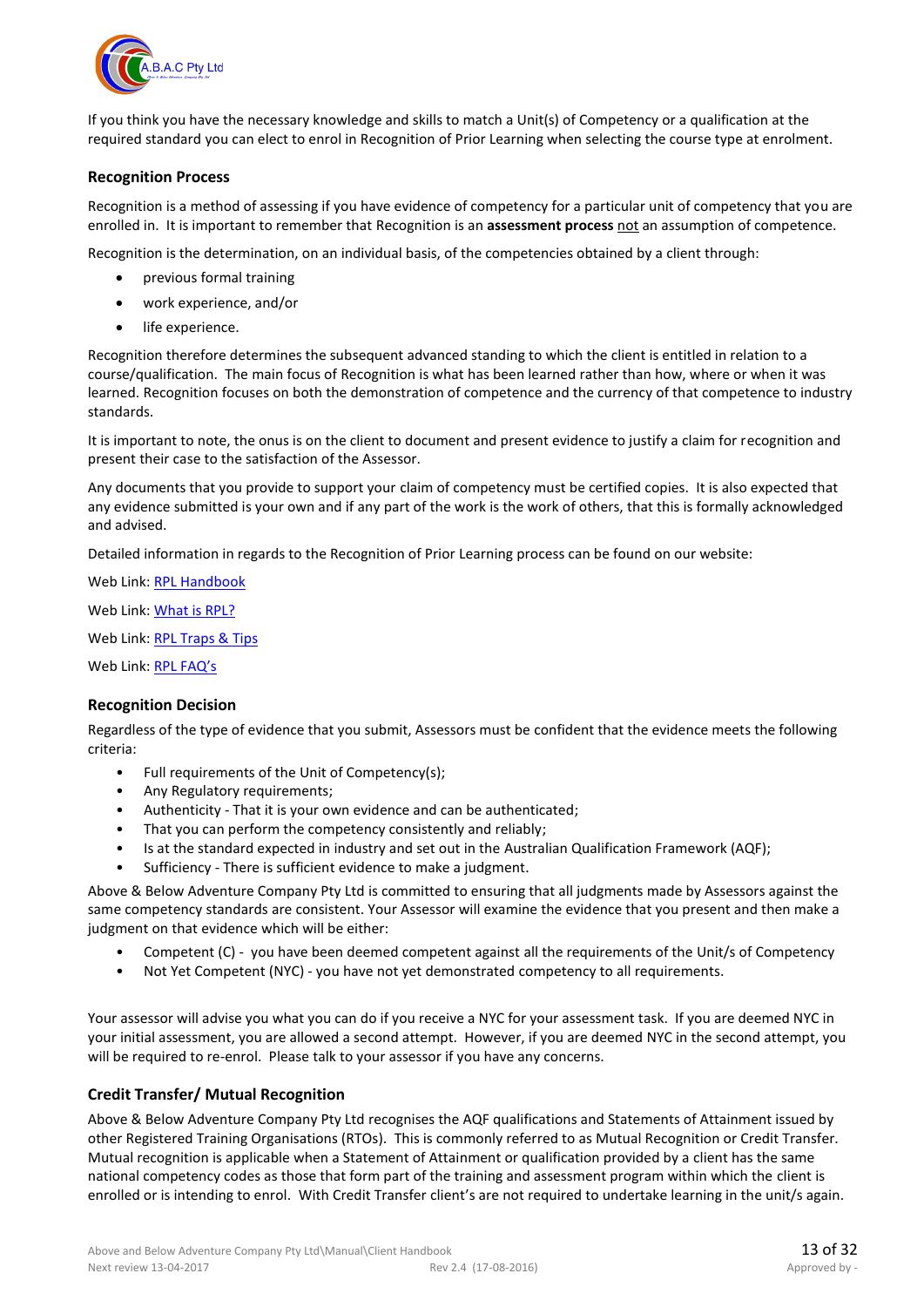

#### **Special Needs**

Clients intending to enrol for training with the Above & Below Adventure Company Pty Ltd are requested to advise us if they have any physical or other impairment (e.g. English language, literacy or numeracy difficulties, dyslexia, etc) which may adversely affect their ability to successfully undertake training and assessment, prior to enrolment.

Clients with disabilities or impairments are encouraged to discuss with Above & Below Adventure Company Pty Ltd any 'special needs' and/or 'reasonable adjustments' to the study environment which they consider are necessary or would assist them in the performance of their studies.

Above & Below Adventure Company Pty Ltd, in collaboration with the client, will assess the potential for the client to successfully complete the training which may include flexible delivery options to optimise the ease and benefit of the client's learning.

#### **Trainer and Assessors**

All Trainers and Assessors are qualified in training and assessment and the vocational area which they are delivering. They have practical experience and maintain their currency in industry.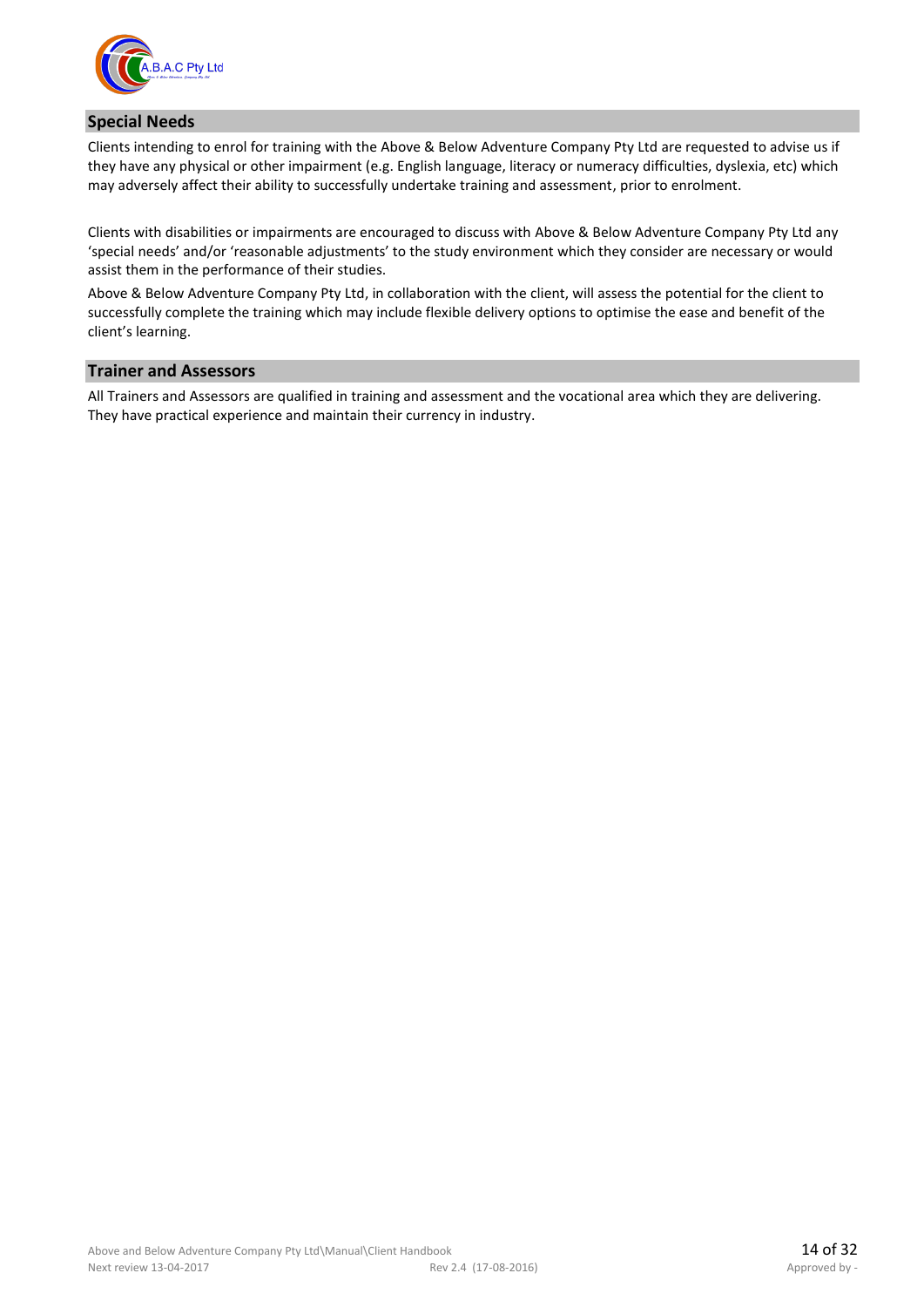

## **SECTION 4 POLICIES**

#### **Access and Equity**

Above & Below Adventure Company Pty Ltd is committed to promoting, encouraging and valuing equity and diversity with respect to its clients and to providing them with a positive learning environment to achieve success. Above & Below Adventure Company Pty Ltd will ensure services offered are provided in a fair and equitable manner to all clients, free from bias.

Above & Below Adventure Company Pty Ltd abides by equal opportunity principles, providing access to the benefits of training and assessment to all clients regardless of gender, sex, pregnancy, race, marital status, sexuality, age, family/carer responsibilities, culture, linguistic background, disability, transgender, political conviction or religious belief.

All clients have equitable access to training resources and facilities, support services and information, trainer and assessors, learning and assessment materials and opportunities.

For further information, see Above & Below Adventure Company Pty Ltd Access & Equity Policy.

#### **Appeals**

Above & Below Adventure Company Pty Ltd ensures that clients have access to a fair and equitable process for appeals against assessment decisions. An appeals and reassessment process is an integral part of all training and assessment pathways leading to a nationally recognised qualification or Statement of Attainment under the Australian Qualifications Framework (AQF).

- Clients have the right to lodge an appeal against an assessment decision if they feel they were unfairly treated during an assessment, and/or where they feel the assessment decision is incorrect and they have grounds for an appeal.
- The principles of natural justice and procedural fairness are adopted at every stage of the appeal process.
- The appeals policy is publicly available, and can be found located at the end of this document.
- The appellant can provide detail of their appeal either verbally and/or in writing.
- All appeals must be lodged within 7 calendar days of the date of the assessment result notification to the client.
- If the appeals process fails to resolve the appeal or the appellant is not satisfied with the outcome of the appeal, the matter will be referred to an independent third party for review, at the request of the appellant. All costs incurred for the third party review will be advised to the appellant.
- Every appeal is heard by a suitably qualified independent assessor or panel, who will be asked to make an independent assessment of the application.
- All appeals are acknowledged in writing and finalised as soon as practicable.
- Above & Below Adventure Company Pty Ltd may charge a fee for the appeals process where an external assessor is engaged. Should this be the case, all costs incurred will be advised to the appellant.
- If the appeal will take in excess of 60 calendar days to finalise Above & Below Adventure Company Pty Ltd will inform the appellant in writing providing the reasons why more than 60 calendar days are required. The appellant will also be provided with regular updates on the progress of the appeal.
- Above & Below Adventure Company Pty Ltd strives to deal with appeal issues as soon as they emerge, in order to avoid further disruption or the need for a formal complaint process.
- All appeals will be handled 'In-Confidence' and will not affect or bias the progress of the participant in any current of future training.

#### **Grounds of appeal**

Valid grounds for an appeal against an assessment decision (where the trainee feels the assessment decision is incorrect) could include the following:

- The judgement as to whether competency has been achieved and demonstrated was made incorrectly,
- The judgement was not made in accordance with the Assessment Plan.
- Alleged bias of the assessor;
- Alleged lack of competence of the assessor;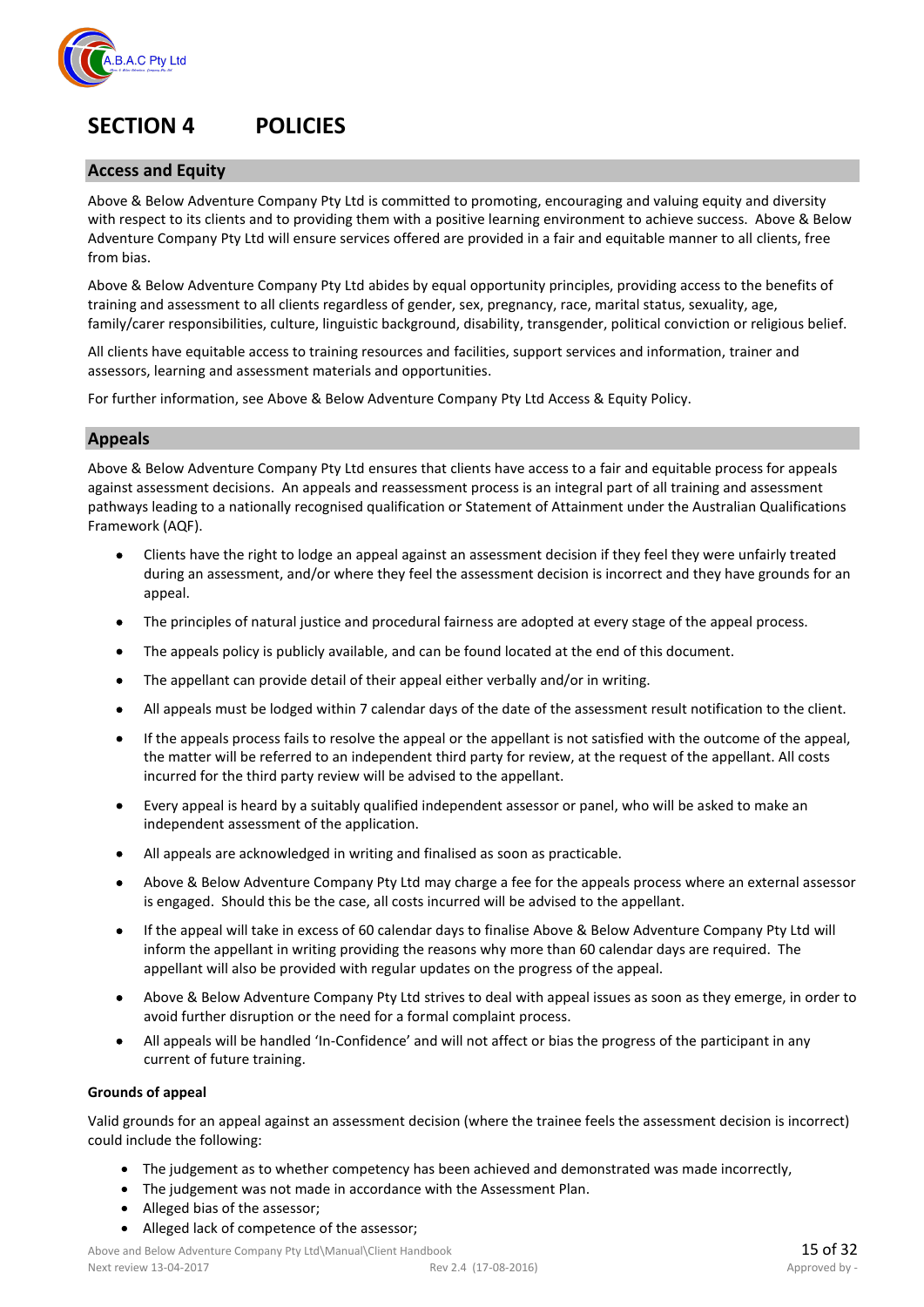

- Alleged wrong information from the assessor regarding the assessment process;
- Alleged inappropriate assessment process for the particular competency;
- Faulty or inappropriate equipment; and/or
- Inappropriate conditions.

#### **Appeal Outcomes**

Appeal outcomes may include:

- a) Appeal is upheld; in this event the following options will be available:
	- i. The original assessment will be re-assessed, potentially by another assessor.
	- ii. Appropriate recognition will be granted.
	- iii. A new assessment shall be conducted/arranged.
- b) Appeal is rejected/ not upheld; in accordance with Above & Below Adventure Company Pty Ltd assessment policy the client will be required to:
	- i. undertake further training or experience prior to further assessment; or
	- ii. re-submit further evidence; or
	- iii. submit/undertake a new assessment

For further information, see Above & Below Adventure Company Pty Ltd Appeals Policy (Annexure 1).

#### **Client Enrolment**

Enrolment into a course with Above & Below Adventure Company Pty Ltd is available 365 days a year. Enrolment can be completed at anytime via our online learning system.

Above & Below Adventure Company Pty Ltd recommends that prior to enrolment that a client carefully considers the course they are enrolling in and that it meets the needs of the client. Detailed information about the course and course content can be found within the course flyer/information brochure located on the website.

Website Link: [Outdoor Training College](http://www.outdoortrainingcollege.com.au/index.htm)

#### **Change of Enrolment**

Changes to enrolment will not normally be considered after the course has commenced unless there is a compelling reason for the change. Change of enrolment may occur if Above & Below Adventure Company Pty Ltd agree on the benefit of the change and it does not disrupt the course structure.

#### **Enrolment Confirmation**

A person will not be enrolled until they have paid the total course fee. All clients receive a letter/email to confirm their enrolment. Written confirmation will outline relevant details on how to undertake and complete the course successfully. Once the course fee has been paid, the student has instant access to the learning and assessment material and the course is considered to be commenced.

#### **Fees Payable at Enrolment**

25% of the fee charged is an administration fee, and is non-refundable unless the course is cancelled by us, in which case a full refund will be made.

45% of the fee charged is the material fee (including all online student guides) and

30% balance of the fee represents the course fee and all course fees must be paid prior to the commencement of the course.

Refund are only given when a course is cancelled by Above & Below Adventure Company Pty Ltd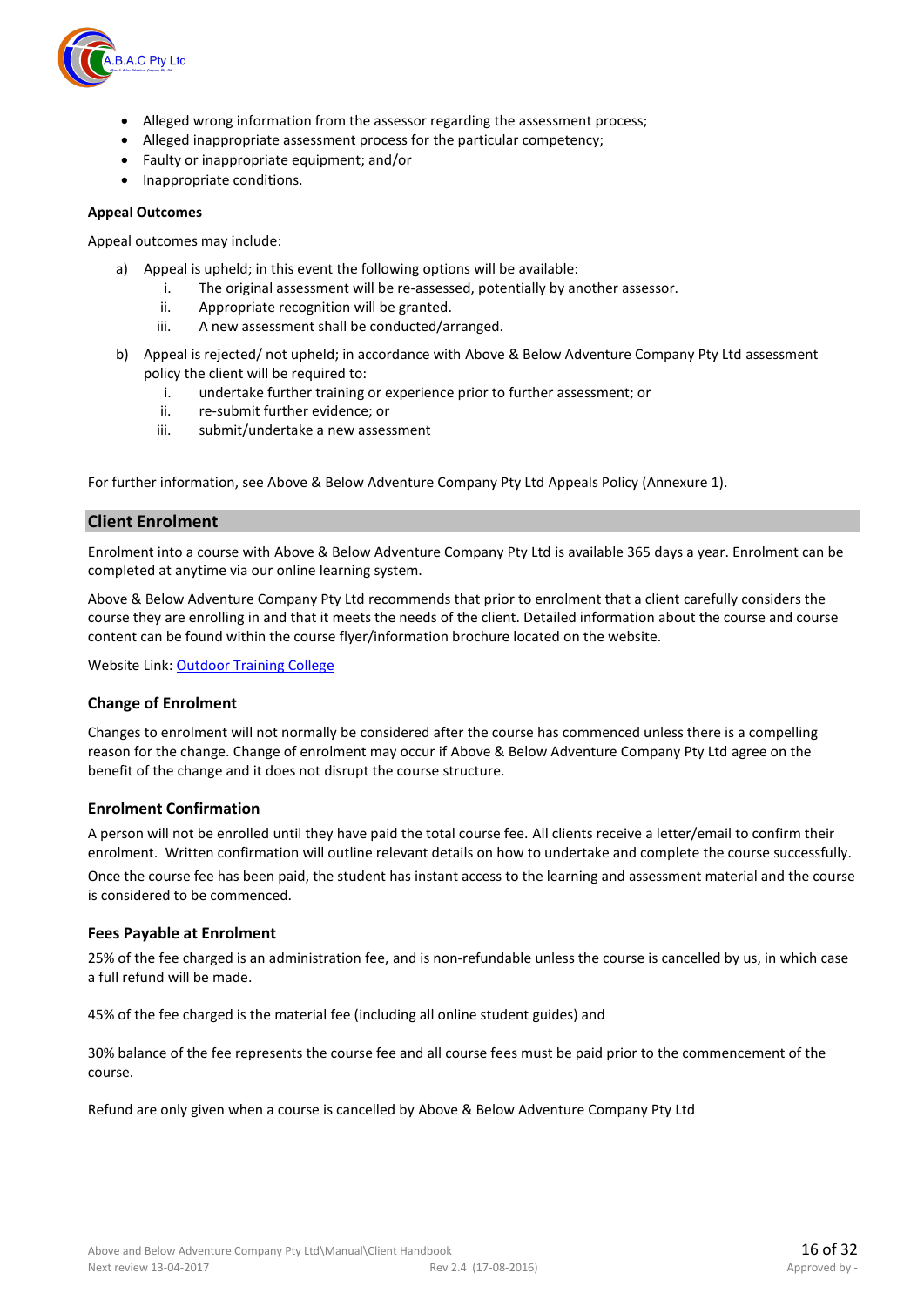

#### **Client Selection**

Above & Below Adventure Company Pty Ltd conducts recruitment of clients at all times in an ethical, fair and responsible manner using various methods.

Above & Below Adventure Company Pty Ltd is committed to ensuring that all client selection processes are fair, equitable and consistent with workplace performance, competency level and the Training Package requirements. Therefore selection into a training program is based upon the applicant:

- satisfying appropriate funding body entry criteria,
- meeting any pre-requisite qualifications or work experience, and
- meeting any age requirements that may be in place for a particular course

Clients must have the appropriate level of language, numeracy and literacy.

Above & Below Adventure Company Pty Ltd shall ensure that any applicants who do not meet entry requirements are advised of any appropriate pre entry training they may take to meet eligibility criteria.

#### **Client Records**

Above & Below Adventure Company Pty Ltd maintains an individual client file for every client who undertakes any form of training and assessment with us. This file contains records regarding your personal details provided to us, any training and assessment undertaken and completed.

In accordance with Privacy laws and confidentiality requirements, your file is kept in a secure location. Only those Above & Below Adventure Company Pty Ltd personnel who need to have access to your file for training and assessment purposes can access it.

No other person/client can and will have access to your personal client file without your prior written permission. If you would like access to your personal records simply contact Above & Below Adventure Company Pty Ltd in writing.

#### **Complaints**

Above & Below Adventure Company Pty Ltd has a fair and equitable process for dealing with client complaints.

All clients have the right to express a concern or problem they may be experiencing when undergoing training. The following is an outline of the Complaints Policy.

#### **Principles**

- Complaints are treated seriously and dealt with promptly, impartially, sensitively and confidentially.
- Complaints will be resolved on an individual case basis, as they arise.
- All clients have the right to express a concern or problem and/or lodge a complaint if they are dissatisfied with the training and assessment services that they have been provided (including through a third party) or the behavioural conduct of another learner.
- All complaints are acknowledged in writing and finalised as soon as practicable.
- The complaint resolution procedure is based on the understanding that no action will be taken without consulting the complainant and respondent, using a process of discussion, cooperation and conciliation.
- The rights of the complainant and respondent will be acknowledged and protected throughout the complaint resolution process, including the conduct of separate interviews initially.
- In the interest of confidentiality, the number of people involved in the resolution process will be kept to a minimum.
- Final decisions will be made by the Director Above & Below Adventure Company Pty Ltd or an independent party to the complaint.
- The complaint resolution procedure emphasises mediation and education while acknowledging that in some instances formal procedures and disciplinary action may be required.
- If the complaints process fails to resolve the complaint or the complainant is not satisfied with the outcome of the complaint the matter will be referred to an independent third party for review, at the request of the complainant. All costs incurred for the third party review will be advised to the complainant.
- If the complaint will take in excess of 60 calendar days to finalise Above & Below Adventure Company Pty Ltd will inform the complainant in writing providing the reasons why more than 60 calendar days are required. The complainant will also be provided with regular updates on the progress of the complaint.
- Victimisation of complainants, respondents or anyone one else involved in the complaint resolution process will not be tolerated.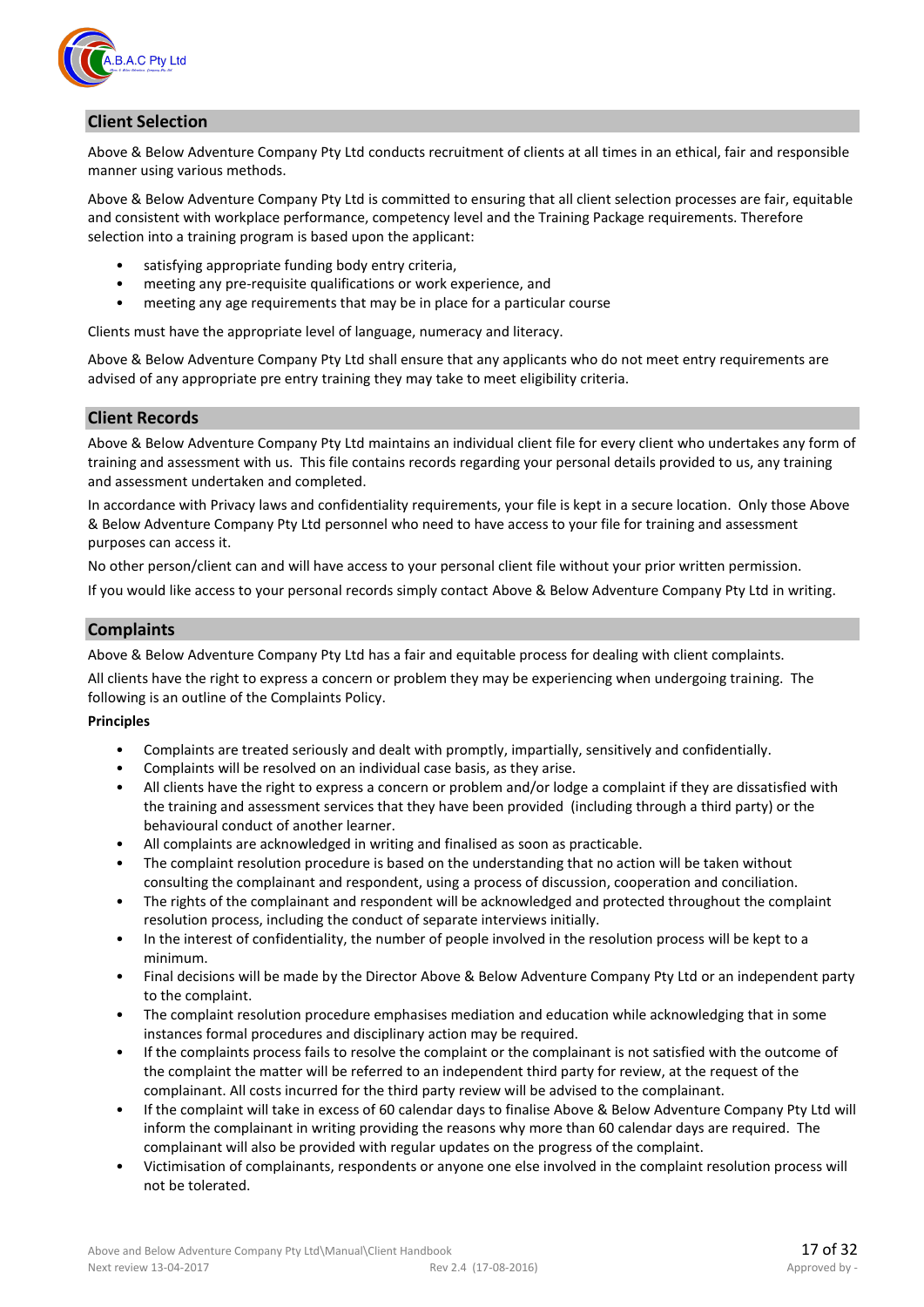

All complaints will be handled as Staff-In-Confidence and will not affect or bias the progress of the client in any current of future training. The rights of the complainant and respondent will be acknowledged and protected throughout the complaint resolution process.

#### **Lodging a Complaint**

Should you wish to lodge a complaint, a formal or informal approach should be made by the client to the Administration of Above & Below Adventure Company Pty Ltd who will advise the next steps.

Depending on the client and the nature of the Complaint, the client may be directed to put the Complaint in writing to commence the process.

#### **Course Fees**

Above & Below Adventure Company Pty Ltd has developed a fair and equitable process for determining course fees, refunds and payment options.

#### **Fees Payable at Enrolment**

25% of the fee charged is an administration fee, and is non-refundable unless the course is cancelled by us, in which case a full refund will be made.

45% of the fee charged is the material fee (including all online student guides) and

30% balance of the fee represents the course fee and all course fees must be paid prior to the commencement of the course.

#### **Payment options**

Above & Below Adventure Company Pty Ltd accepts methods of payment via our secure credit card facility. A receipt/tax invoice is emailed directly to the client's email address once payment has successfully been completed. Above & Below Adventure Company Pty Ltd do not have access to your credit card payment details.

Course fees are payable in advance and enrolments are considered tentative until payment is received.

#### **Fees Payable at Enrolment**

25% of the fee charged is an administration fee, and is non-refundable unless the course is cancelled by us, in which case a full refund will be made.

45% of the fee charged is the material fee (including all online student guides) and

30% balance of the fee represents the course fee and all course fees must be paid prior to the commencement of the course.

Refund are only given when a course is cancelled by Above & Below Adventure Company Pty Ltd

#### **Cancellation & Withdrawal**

#### **Enrolment cancellation / withdrawal / resignation from course**

Clients who wish to withdraw/cancel/or resign from their course are required to formally resign from their course. This can either be done via the online learning or in writing.

#### **Enrolment Expiry from course**

Clients undertaking a course with Above & Below Adventure Company Pty Ltd have a dedicated time-frame to complete their course. The time-frame is clearly identified on all course flyers. Each individual client's online learning identifies their particular expiry date and this is also communicated in all system generated emails. A client is considered to have withdrawn from the course once they have reached their expiry date. No refunds are given to Expired Courses.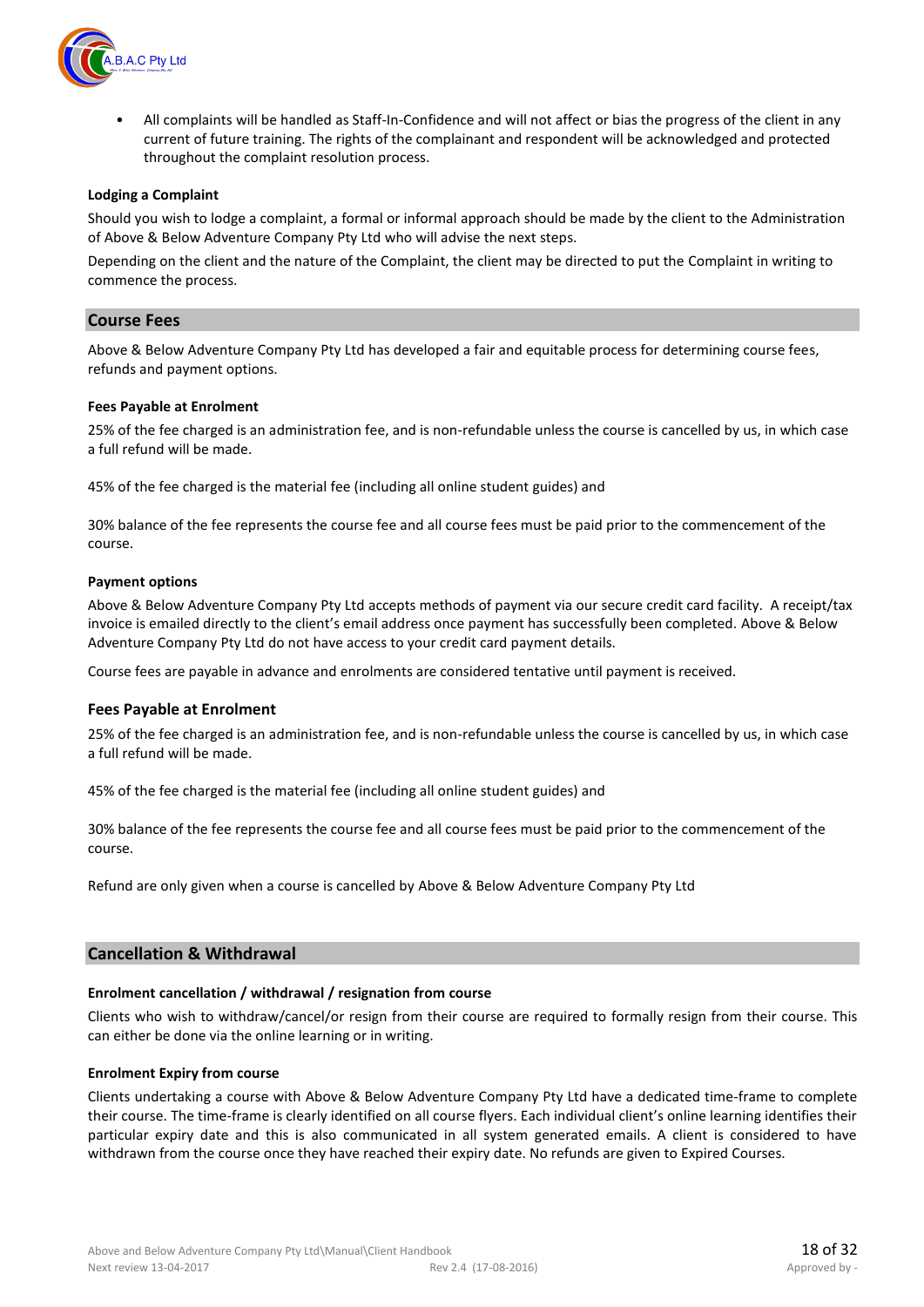

#### **RTO Cancellation of courses**

Above & Below Adventure Company Pty Ltd reserves the right to cancel a course at any time. Clients already enrolled in these courses will be notified. If a course is cancelled, a full refund of all monies paid by a client for the course will be made within seven (7) days. Above & Below Adventure Company Pty Ltd has financial safeguards in place to ensure that all pre-paid fees are available for refund in the case of cancellation by Above & Below Adventure Company Pty Ltd.

#### **Equal Opportunity**

Above & Below Adventure Company Pty Ltd is committed to equal opportunity policies and principles, as they affect clients and employees to ensure the elimination of discrimination and harassment.

#### **Rights and Responsibilities**

Above & Below Adventure Company Pty Ltd has a legal and moral obligation to provide equal opportunity in employment and a learning environment free from harassment for employees, contractors and clients.

Above & Below Adventure Company Pty Ltd is committed to providing an environment which recognises and respects the diversity of employees, contractors and clients. Above & Below Adventure Company Pty Ltd is committed to providing a work and study environment free from harassment, vilification and bullying and supports the rights of all employees, contractors and clients to work and study in a safe and healthy environment free from such behaviour.

Above & Below Adventure Company Pty Ltd will:

- Ensure that employees, contractors and clients understand that these types of actions and behaviour will not be tolerated in the work/study environment.
- Request that any behaviour which could be considered harassment, vilification or bullying cease immediately.

All employees, contractors and clients have a role to play in eliminating harassment, vilification and bullying by not encouraging or showing support for harassment, vilification or bullying aimed at work or study colleagues. This can be achieved by:

- Refusing to join in with these types of actions and behaviours.
- Supporting the person in saying no to these behaviours.
- Acting as a witness if the person being harassed decides to lodge a complaint.

If an employee, contractor or client feels harassed, vilified or bullied, the employee, contractor or client is encouraged to inform the person where the behaviour is unwanted, unacceptable and/or offensive. If the employee, contractor or client feels unable to approach the person, or if the behaviour continues following their request that the behaviour cease, the DIRECTOR should be contacted.

As a client of Above & Below Adventure Company Pty Ltd, you have the responsibility to:

- Act to prevent harassment, discrimination and victimization against others;
- Respect differences among other staff, clients and contractors, such as cultural and social diversity;
- Treat people fairly, without discrimination, harassment or victimization;
- Refuse to join in with these behaviours;
- Supporting the person in saying no to these behaviours;
- Acting as a witness it the person being harassed decides to lodge a complaint.

#### **Discrimination**

Discrimination is treating someone unfairly or harassing them because they belong to a particular group. It is against the law to discriminate against a person because of their age, sex, pregnancy, disability (includes, past, present or possible future disability), race, colour, ethnic or ethno-religious background, descent or nationality, marital status, sexuality or gender identification.

Both direct and indirect discrimination are against the law:

- Direct discrimination means treatment that is obviously unfair or unequal.
- Indirect discrimination means having a requirement that is the same for everyone but has an effect or result that is unfair to particular groups.

#### **Harassment, Vilification and Bullying**

All employees, contractors and clients have an equal opportunity to work and study. Above & Below Adventure Company Pty Ltd will not tolerate behaviour which is of a harassing, vilifying or bullying nature.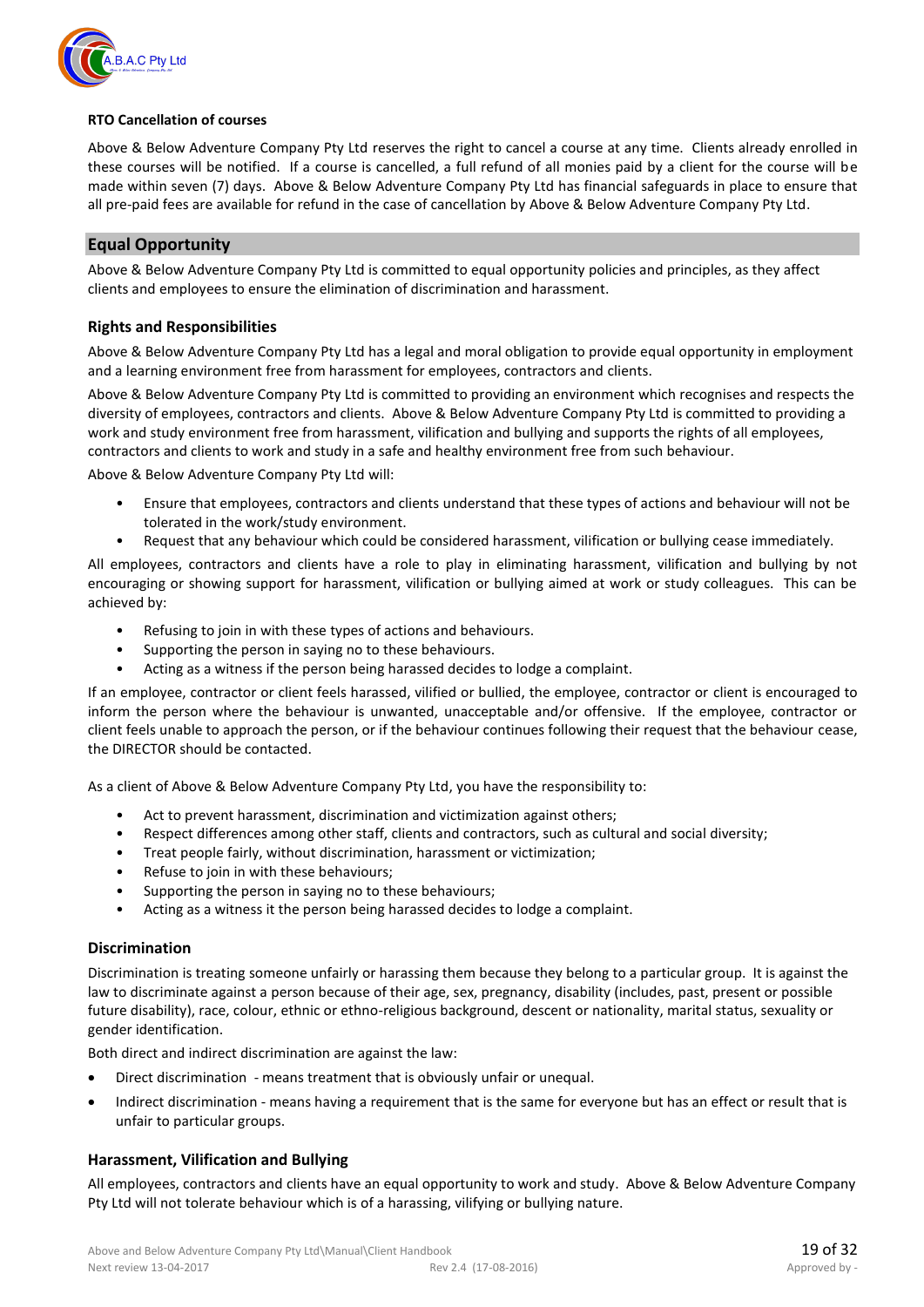

It is against the law for employees, contractors and clients to be harassed during the course of their work or study because of their sex, pregnancy, race (including colour, nationality, descent, ethnic or religious background), marital status, disability, sexuality, HIV/AIDS status or transgender. Federal anti-discrimination legislation applies to staff, contractors and clients.

#### *Harassment*

In general, harassment is behaviour which is unwanted and that humiliates, offends or intimidates a person, and occurs because of a person's:

- Race, colour, ethnic or ethno-religious background, descent or national identity.
- Sex.
- Pregnancy.
- Marital status.
- Disability (including physical, intellectual and/or behavioural/psychiatric disability; past, current or future disability; actual or presumed disability).
- Sexuality (male or female; actual or presumed).
- Transgender.
- Age.

It is unlawful for a person to be harassed due to a relationship to or association with a person of a particular race, sex, marital status, disability, homosexuality, transgender or age.

Harassment in the work and study environment can be overt or subtle, direct or indirect. It can be verbal, non-verbal or physical. Harassment can occur when power is used incorrectly.

Harassment is not always intended. Actions and behaviour which one person finds amusing or unimportant may offend or hurt another person.

Examples of harassment include:

- Intrusive or inappropriate questions or comments about a person's private life.
- Unwanted written, telephone or electronic messages.
- Promises or threats to a person.
- Physical violence or the threat of physical violence or coercion.

#### *Vilification*

Vilification is the public act of a person which incites hatred towards, serious contempt for, or severe ridicule of, a person or group of persons on the grounds of race, sexuality, transgender or HIV/AIDS status.

Examples of circumstances and behaviour that may constitute vilification on the basis of a person's race, sexuality, on transgender grounds, or disability (HIV/AIDS) etc are graffiti, speeches or statements made in public, abuse that happens in public, statements or remarks in a newspaper, journal or other publication, on radio, television or other widely accessed electronic media such as internet, email etc. People wearing symbols, such as badges or clothing with slogans, in public, gestures made in public, posters or stickers in public space.

#### *Bullying*

Bullying behaviour can refer to the actions or behaviours of a person to another that intimidates, degrades or humiliates the person. It may include verbal abuse, behaviour intended to punish such as isolation, exclusion from workplace activities and "ganging up". Repeated "put-downs", aggression, threats and poorly managed conflicts of opinion may be part of bullying behaviour. It can occur between people such as managers and employees or contractors, co-workers and clients.

#### **Sexual harassment**

Above & Below Adventure Company Pty Ltd will not tolerate sexual harassment in the learning or work environment.

The Above & Below Adventure Company Pty Ltd deplores all form of sexual harassment and seeks to ensure that the work and study environment is free from such harassment. Implementation of this policy is the responsibility of all persons.

Sexual harassment is unlawful. The harasser may be held liable for unlawful actions and be required to pay damages. All employees, contractors and clients have the right to work and study in an environment free from sexual harassment.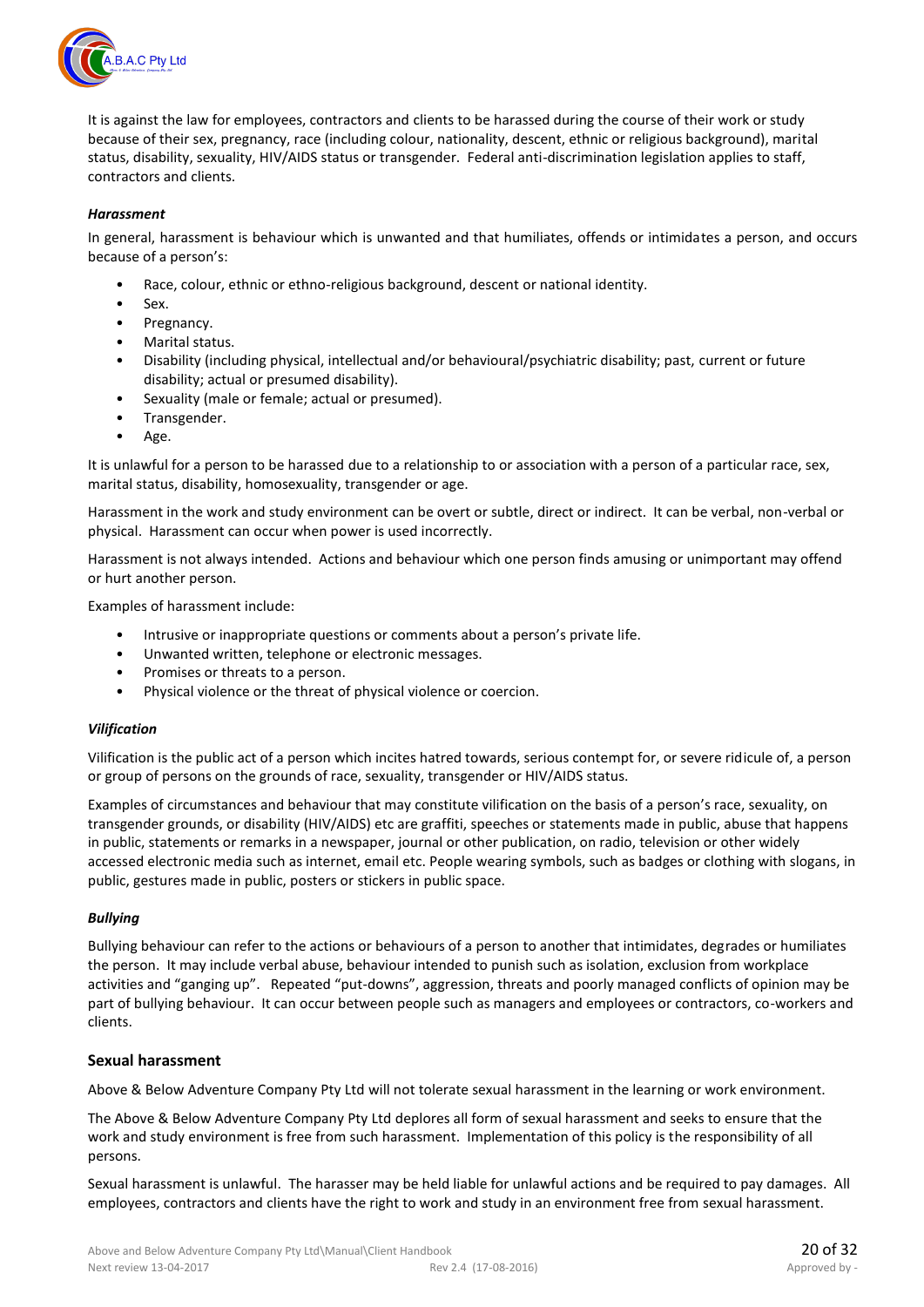

#### *Forms of sexual harassment*

Sexual harassment may take many forms. Often people do not realise that their behaviour constitutes sexual harassment, but they must be aware that behaviour that is acceptable to one person may not necessarily be acceptable to another. Sexual harassment is any unwanted behaviour of a sexual nature by one person to another at work or in a work-related setting. Examples of sexual harassment include, but are not limited to:

- Insensitive jokes and pranks.
- Lewd comments about appearance.
- Unnecessary body contact.
- Displays of sexually offensive materials, for example, calendars or posters.
- Requests for sexual favours.
- Speculation about a person's private life and sexual activities.
- Threatened or actual sexual violence.
- Threat of dismissal, loss of opportunity and so on, for refusal of sexual favours.

#### **Complaints**

All complaints regarding equal opportunity matters are treated seriously and investigated promptly, confidentially and impartially.

#### **Privacy**

Above & Below Adventure Company Pty Ltd abides by the Privacy Act and respects clients, staff and trainer/assessors' right to privacy.

As a RTO, Above & Below Adventure Company Pty Ltd is obliged to maintain effective administrative and records management systems. This involves the collection and retention of personal information from clients in secure client records. All staff must be scrupulous in using client information only for the purposes for which it was gathered. All clients have access to their own records at all times.

Above & Below Adventure Company Pty Ltd collects information from clients upon initial enquiry in order to send course information, and is collected at enrolment and during the provision of the training and assessment services. The Above & Below Adventure Company Pty Ltd may use personal information to advise clients of upcoming events and training course, for marketing and research purposes. In addition feedback on services provided through surveys is collected. This feedback assists us improve the quality of the services and training and is treated confidentially.

Above & Below Adventure Company Pty Ltd will only disclose information to other parties, as required by law, or as otherwise allowed under the Privacy Act 1988.

#### **Refund Policy**

Payment of all refunds, to clients who are entitled to a refund, are in accordance with the following refund policy.

Above & Below Adventure Company Pty Ltd will strive to maintain its highly competitive fee structure, as well as its fair and equitable refund policy.

- a) There is no refund applicable where a client has commenced their course/unit.
- b) There is no refund to participants who do not obtain their qualification after assessment.
- c) There is no refund for recognition of prior learning assessments after enrolment, where Recognition resources and services have been supplied to the client.
- d) Above & Below Adventure Company Pty Ltd does not accept liability for loss or damage suffered in the event of withdrawal from a course by a client.
- e) Above & Below Adventure Company Pty Ltd provides a full refund to all clients, should there be a need for Above & Below Adventure Company Pty Ltd to cancel a course. In the first instance Above & Below Adventure Company Pty Ltd will (where possible) provide an opportunity for the client to attend another scheduled course.
- f) If Above & Below Adventure Company Pty Ltd cancels a course, clients do not have to apply for a refund, Above & Below Adventure Company Pty Ltd will process the refunds automatically.
- g) Payment of all refunds is made within one week (seven days) of application for refund.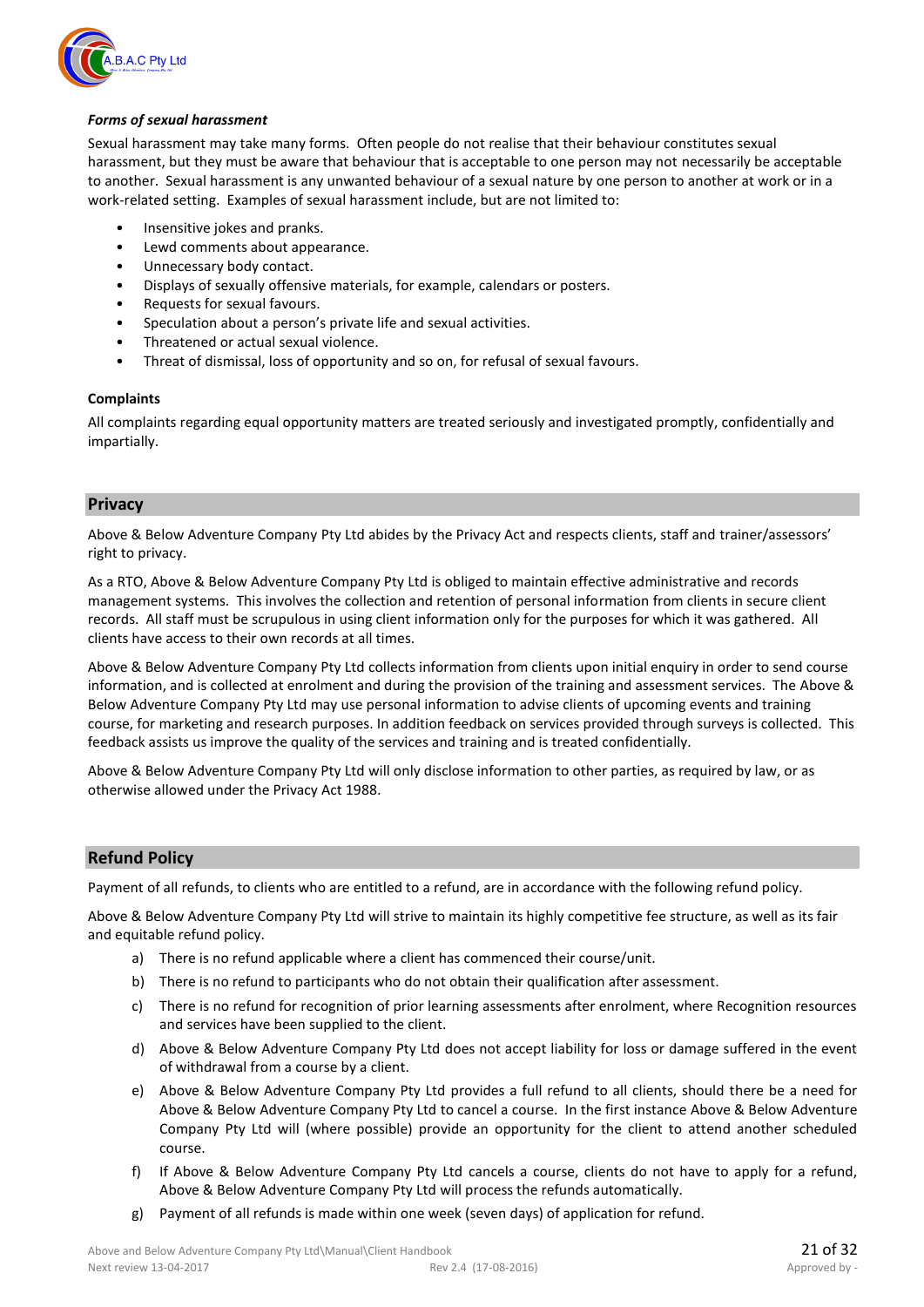

#### **Commencement dates**

- Commencement for online clients is the date that online access is provided to an individual client for a particular course.
- At Above & Below Adventure Company Pty Ltd online access to course material is available instantly once payment has been made.
- A course is considered to have commenced once payment has been made.

#### **Workplace Health and Safety (WHS)**

Above & Below Adventure Company Pty Ltd is committed to providing a safe and healthy learning and work environment. The safety of our clients and staff is of primary importance in all activities and operations of our organisation. We are committed to implementing, maintaining and continuously improving work health and safety in all of our facilities and operations.

Above & Below Adventure Company Pty Ltd encourages all persons to regard accident prevention and safety as a collective and individual responsibility.

Above & Below Adventure Company Pty Ltd recognises its responsibility under the Workplace Health and Safety and related regulations. The DIRECTOR has responsibility for ensuring the health and safety of staff, clients, contractors and visitors. This includes:

- Provide and maintain safe plant, equipment and systems of work.
- Provide, monitor and maintain systems for safe use, handling, storage and transportation of plant, equipment and substances.
- Maintain the workplace in a safe and healthy condition.
- Provide adequate facilities to protect the welfare of all employees.
- Provide information, training and supervision for all staff and contractors, helping them to integrate WHS into their work areas and roles.
- Provide information, where relevant, to clients, allowing them to learn in a safe manner.
- Check WHS system compliance via ongoing auditing.
- Integrate continuous improvement into WHS performance.

#### **Duty of Care**

Above & Below Adventure Company Pty Ltd is committed to taking practicable steps to provide and maintain a safe and healthy work and learning environment for all staff, clients, and contractors. Specific responsibilities are shown below.

#### **Above & Below Adventure Company Pty Ltd Management:**

- Are responsible for the effective implementation and regular review of this WHS policy.
- Must observe, implement and fulfil responsibilities under legislation that applies to WHS and endeavour to comply with relevant standards and codes of practice.
- Must ensure that the agreed procedures for regular consultation between management and staff are followed.
- Monitors the WHS management policies and procedures. Outcomes of WHS monitoring are used to help maintain appropriate risk controls. The effectiveness of these risk controls and this monitoring and review process is linked to Above & Below Adventure Company Pty Ltd Continuous Improvement processes
- Are responsible for ensuring that a WHS management system is implemented.

#### **Staff, contractors, clients and visitors:**

- Have a duty of themselves and others.
- Have a responsibility to cooperate with all WHS processes.
- Have a responsibility to comply with relevant Above & Below Adventure Company Pty Ltd WHS management system policies and procedures.
- Must not bypass or misuse systems or equipment provided for WHS purposes.
- Must report any unsafe conditions which come to their attention to the DIRECTOR.

#### **Accidents, Injuries and Near Misses**

All incidents and near misses are required to be reported immediately. See your trainer/assessor or administration personnel to report any issues.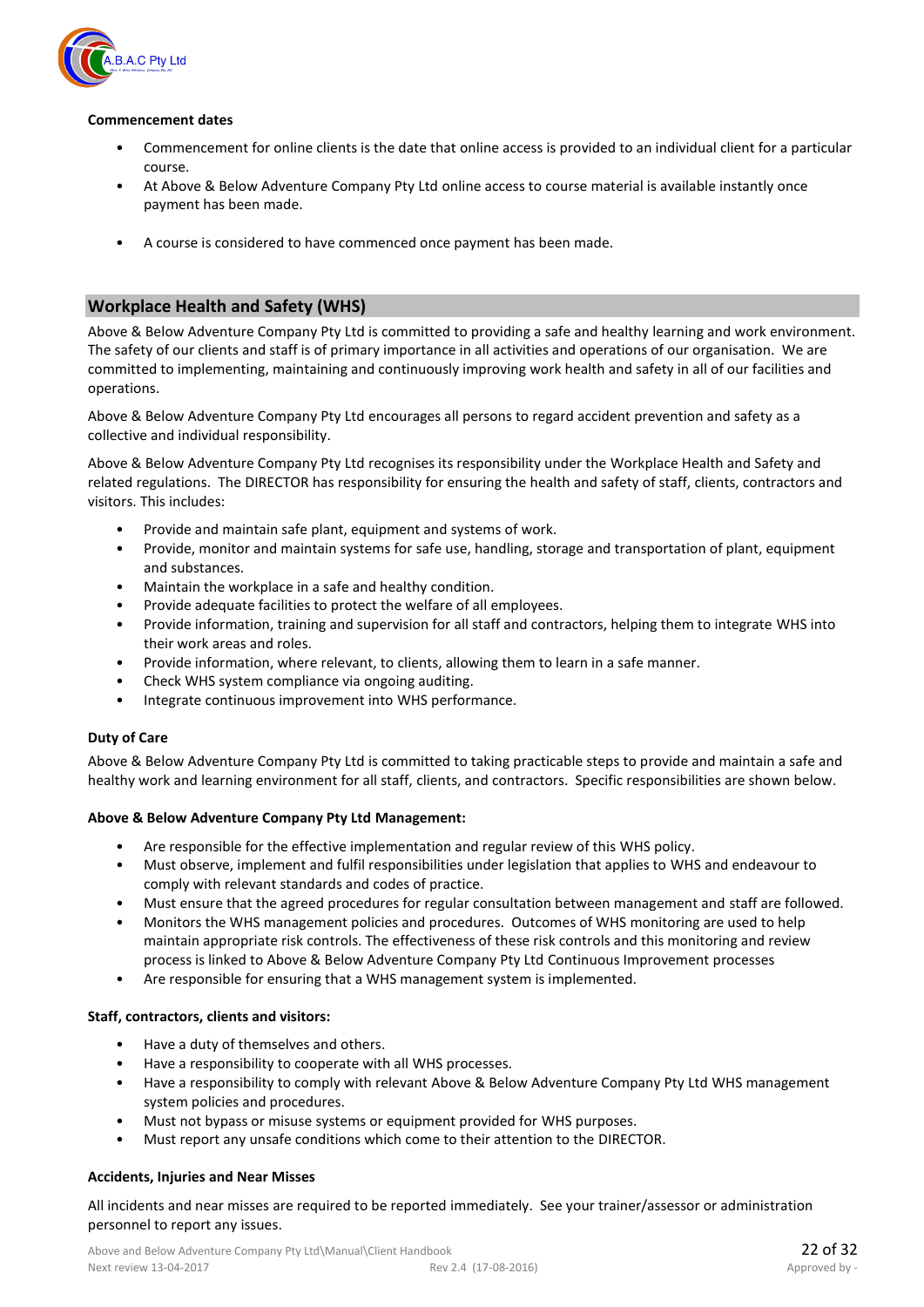

Above & Below Adventure Company Pty Ltd will ensure that the injured person receives appropriate first aid and/or medical treatment as soon as possible and will conduct an investigation to reasonably prevent a recurrence.

Above & Below Adventure Company Pty Ltd is also committed to ensuring that injury management activities commence as soon as possible after injury and that every effort is made to provide suitable and meaningful duties consistent with the nature of the injury or illness, after seeking appropriate medical judgement.

Clients and employees are expected to take care to prevent work-related injuries to themselves and to others.

#### **Investigating incidents and accidents**

The DIRECTOR is responsible for investigating incidents and accidents.

Following the report of an incident (near miss) or accident (and after first aid and other injury management processes have been implemented), the DIRECTOR will immediately undertake an investigation.

The process for investigations may include.

- Interview all people involved in the accident or incident and witnesses.
- Use the risk management approach to help understand the underlying hazards that caused the incident or accident and whether controls failed, were insufficient or were absent.
- Listen to recommendations of people involved in the incident or accident about what is required to prevent such incidents or accidents in the future.
- Analyse results of investigation and document recommended courses of action for evaluation by the DIRECTOR.
- Once action is approved, communicates outcomes and planned actions.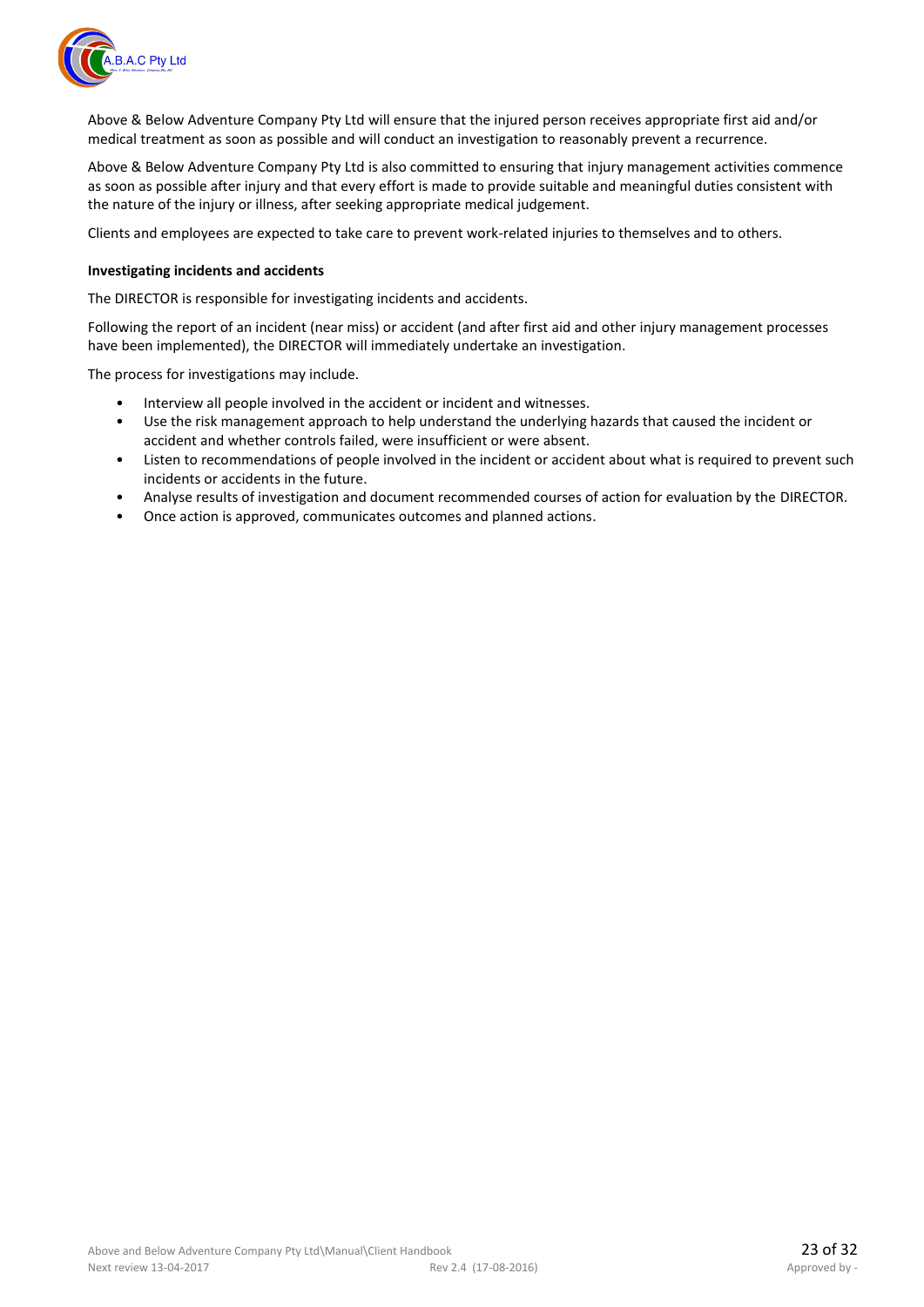

## **Appendices**

**Appendix 1 – Appeals Policy**

#### **PURPOSE**

Above & Below Adventure Company Pty Ltd is committed to providing quality training and assessment in accordance with the Standards for Registered Training Organisations (RTOs) 2015. As such, Above & Below Adventure Company Pty Ltd is required to have a policy and processes in place to manage requests for a review of assessment decisions, including those made by third party training and assessment providers who provide services on behalf of Above & Below Adventure Company Pty Ltd.

This policy is based on providing and maintaining training and assessment services that are fair and reasonable and afford a forum where issues or inadequacies regarding assessment can be raised and resolved. The Appeals policy provides opportunity for appeals to be recorded, acknowledged and dealt with in a timely manner.

The object of this policy is to ensure that Above & Below Adventure Company Pty Ltd staff and third party partners, act in a professional manner at all times. This policy provides clients with a clear process to register an appeal. It ensures all parties involved are kept informed of the resulting actions and outcomes.

#### **POLICY STATEMENT**

Above & Below Adventure Company Pty Ltd acknowledges that clients have the right to appeal an assessment decision, based on valid grounds for appeal.

Above & Below Adventure Company Pty Ltd has provision for clients to appeal against assessment decisions, including those made by a third party partner.

Above & Below Adventure Company Pty Ltd ensures that clients have access to a fair and equitable process for lodging an appeal against an assessment decision.

In doing so, Above & Below Adventure Company Pty Ltd:

- has written processes in place for collecting and dealing with appeals in a constructive and timely manner;
- ensures that these procedures are communicated to all staff, third party partners and clients;
- ensures that each appeal and its outcome are recorded in writing;
- ensures that each appeal is heard by an independent person or panel;
- ensures that each appellant has the opportunity to formally present his or her case;
- ensures that each appellant is given a written statement of the appeal outcomes, including reasons for the decision;
- takes appropriate action upon the subject of any appeal that is found to be substantiated; and
- utilizes outcomes of appeals to review current practices which may potentially lead to continuous improvement.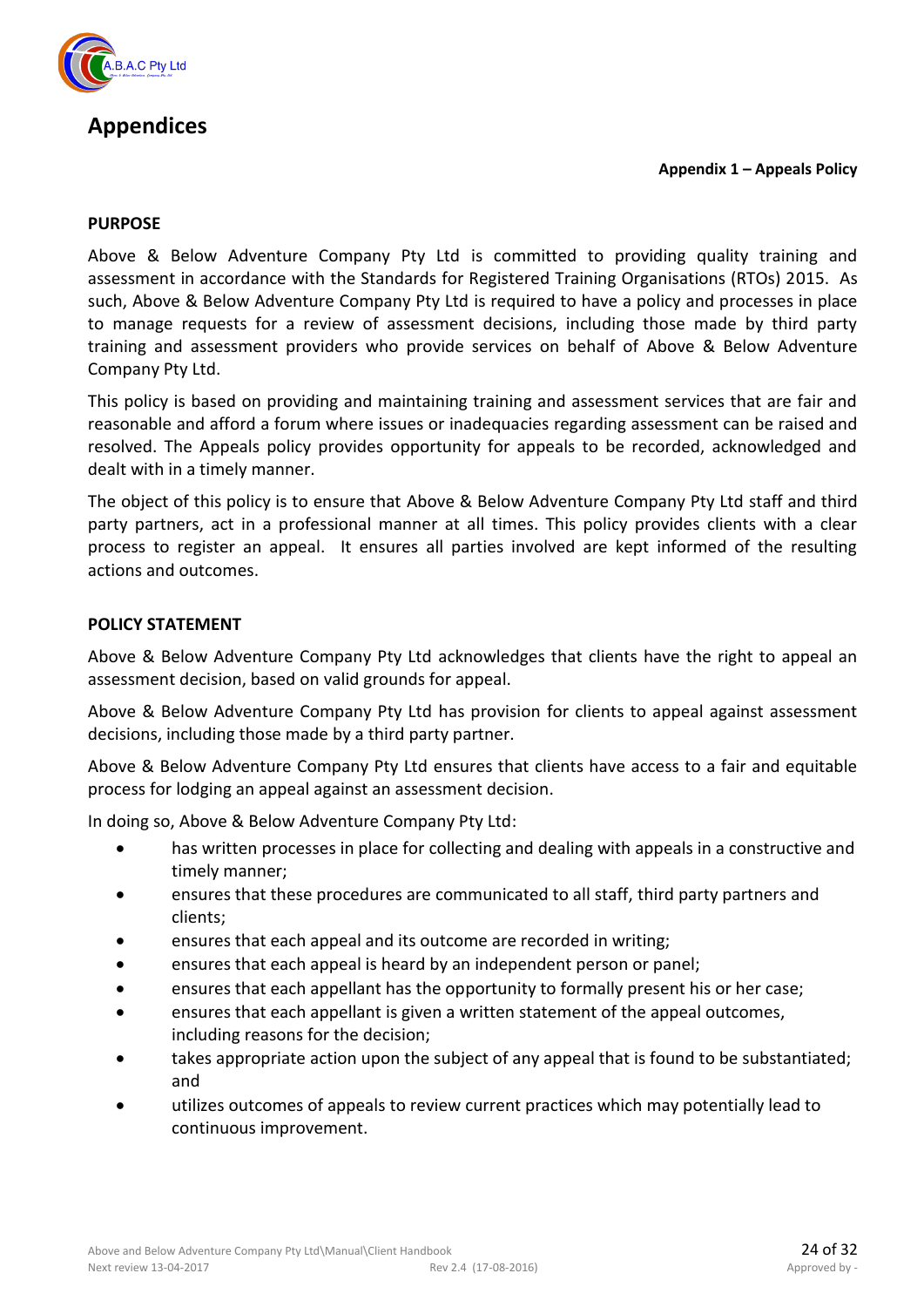

#### **DEFINITIONS**

#### **The following words and expressions have the following specific meaning, as in the Standards for Registered Training Organisations (RTOs) 2015.**

**Assessment** means the process of collecting evidence and making judgements on whether competency has been achieved, to confirm that an individual can perform to the standard required in the workplace, as specified in a training package or VET accredited course.

**Third party** means any party that provides services on behalf of the RTO but does not include a contract of employment between an RTO and its employee.

#### **POLICY PRINCIPLES**

#### **Underpinning Principles**

- a) Clients have the right to lodge an appeal against an assessment decision if they feel they were unfairly treated during an assessment, and/or where they feel the assessment decision is incorrect and they have grounds for an appeal.
- b) The principles of natural justice and procedural fairness are adopted at every stage of the appeal process.
- c) The appeals policy is publicly available, via Above & Below Adventure Company Pty Ltd websites.
- d) The appellant can provide detail of their appeal either verbally and/or in writing.
- e) All appeals must be lodged within 7 calendar days of the date of the assessment result notification to the client.
- f) If the appeals process fails to resolve the appeal or the appellant is not satisfied with the outcome of the appeal, the matter will be referred to an independent third party for review, at the request of the appellant. All costs incurred for the third party review will be advised to the appellant.
- g) Every appeal is heard by a suitably qualified independent assessor or panel, who will be asked to make an independent assessment of the application.
- h) All appeals are acknowledged in writing and finalised as soon as practicable.
- i) Above & Below Adventure Company Pty Ltd may charge a fee for the appeals process where an external assessor is engaged. Should this be the case, all costs incurred will be advised to the appellant.
- j) If the appeal will take in excess of 60 calendar days to finalise Above & Below Adventure Company Pty Ltd will inform the appellant in writing providing the reasons why more than 60 calendar days are required. The appellant will also be provided with regular updates on the progress of the appeal.
- k) Above & Below Adventure Company Pty Ltd strives to deal with appeal issues as soon as they emerge, in order to avoid further disruption or the need for a formal complaint process.
- l) All appeals will be handled 'In-Confidence' and will not affect or bias the progress of the participant in any current of future training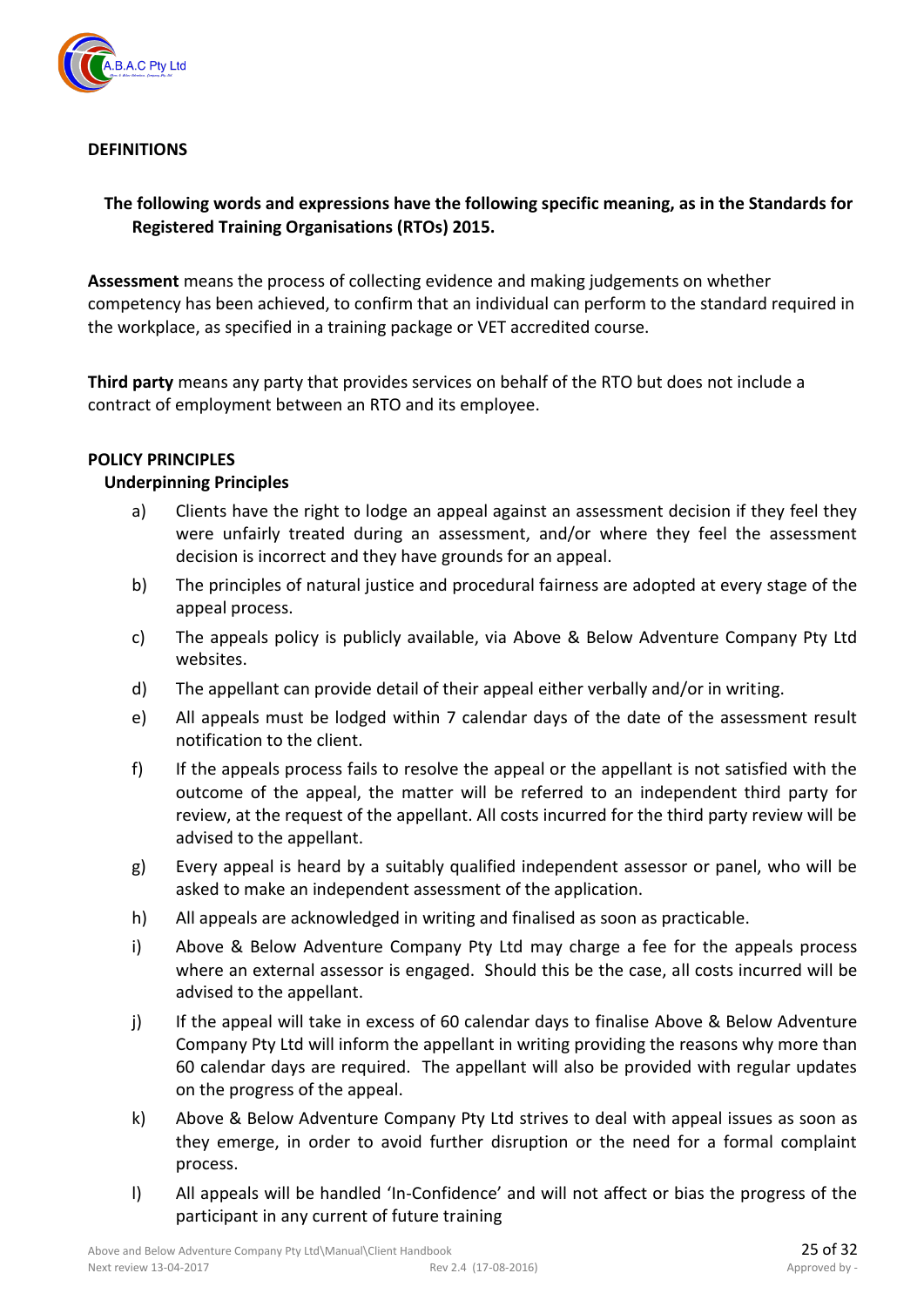

#### **Grounds for Appeal**

Valid grounds for an appeal against an assessment decision (where the client feels the assessment decision is incorrect) could include the following:

- a) The judgement as to whether competency has been achieved and demonstrated was made incorrectly;
- b) The judgement was not made in accordance with the Assessment Plan;
- c) Alleged bias of the assessor;
- d) Alleged lack of competence of the assessor;
- e) Alleged wrong information from the assessor regarding the assessment process;
- f) Alleged inappropriate assessment process for the particular competency;
- g) Faulty or inappropriate equipment; and/or
- h) Inappropriate conditions.

#### **Appeal Outcomes**

An investigation into an Appeal may result in one of the following outcomes:

- a) Appeal is upheld; in this event the following options will be available:
	- i. The original assessment will be re-assessed, potentially by another assessor.
	- ii. Appropriate recognition will be granted.
	- iii. A new assessment shall be conducted/arranged.
- b) Appeal is rejected/ not upheld; in accordance with Above & Below Adventure Company Pty Ltd assessment policy the client will be required to:
	- i. undertake further training or experience prior to further assessment; or
	- ii. re-submit further evidence; or
	- iii. submit/undertake a new assessment.

#### **ABOVE & BELOW ADVENTURE COMPANY PTY LTD RESPONSIBILITIES**

The Director of Above & Below Adventure Company Pty Ltd is the Appeals Resolution Officer. The Director may delegate responsibility for the resolution of the appeal if necessary.

Details concerning the scope of the Appeals Policy are to be clearly displayed throughout the organisation and contained within the Staff Induction Process, Client Handbook and Above & Below Adventure Company Pty Ltd website.

#### **APPEALS**

#### **Appeals Process**

All appeals shall follow the below process:

- a) Appeal to be made in writing within 7 calendar days of notification of the assessment decision using the Appeals form.
- b) A submitted Appeals form will constitute a formal appeal from the appellant. Further detail may be provided by the appellant verbally.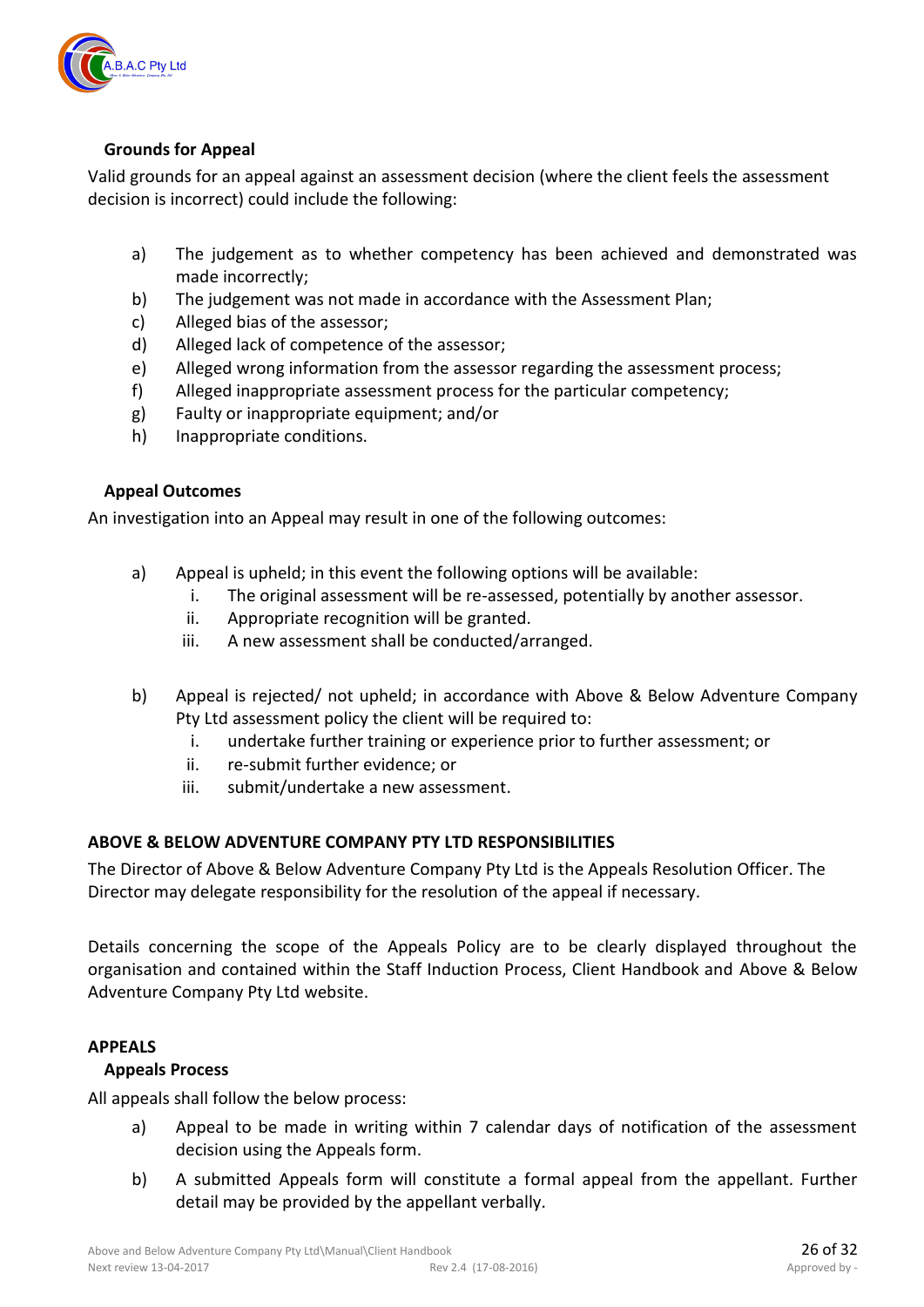

- c) The Director Above & Below Adventure Company Pty Ltd shall be informed of receipt of any appeal.
- d) The Director Above & Below Adventure Company Pty Ltd may delegate responsibility for the resolution of the appeal, as appropriate.
- e) Appeals will be processed in accordance with the Appeals flowchart Annex A.
- f) Appeals, where possible, are to be resolved within 28 days of the initial application.
- g) In all cases the final conclusion will be endorsed by the Director Above & Below Adventure Company Pty Ltd.
- h) The appellant will be advised in writing of the outcome of their appeal, within seven (7) days of the resolution.
- i) If the outcome is not to the satisfactory of the appellant, they may seek an appointment with the Director Above & Below Adventure Company Pty Ltd.
- j) If the appellant is not satisfied with the decision they have the option to seek outside assistance to pursue the appeal.

#### **Access & Equity**

The Above & Below Adventure Company Pty Ltd Access & Equity Policy applies. (See Access & Equity Policy)

#### **Records Management**

Records of all appeals and their outcomes are maintained securely.

Records of appeals will include:

- a) How the appeal was dealt with;
- b) The outcome of the appeal;
- c) The timeframes for resolution of the appeal;
- d) The potential causes of the appeal; and
- e) The steps taken to resolve the appeal.

All documentation from Refund processes are maintained in accordance with Records Management Policy. (See Records Management Policy)

#### **Monitoring and Improvement**

All appeals practices are monitored by the Director Above & Below Adventure Company Pty Ltd and will be discussed at Management Review Meetings with areas for improvement identified and acted upon. (See Continuous Improvement Policy)